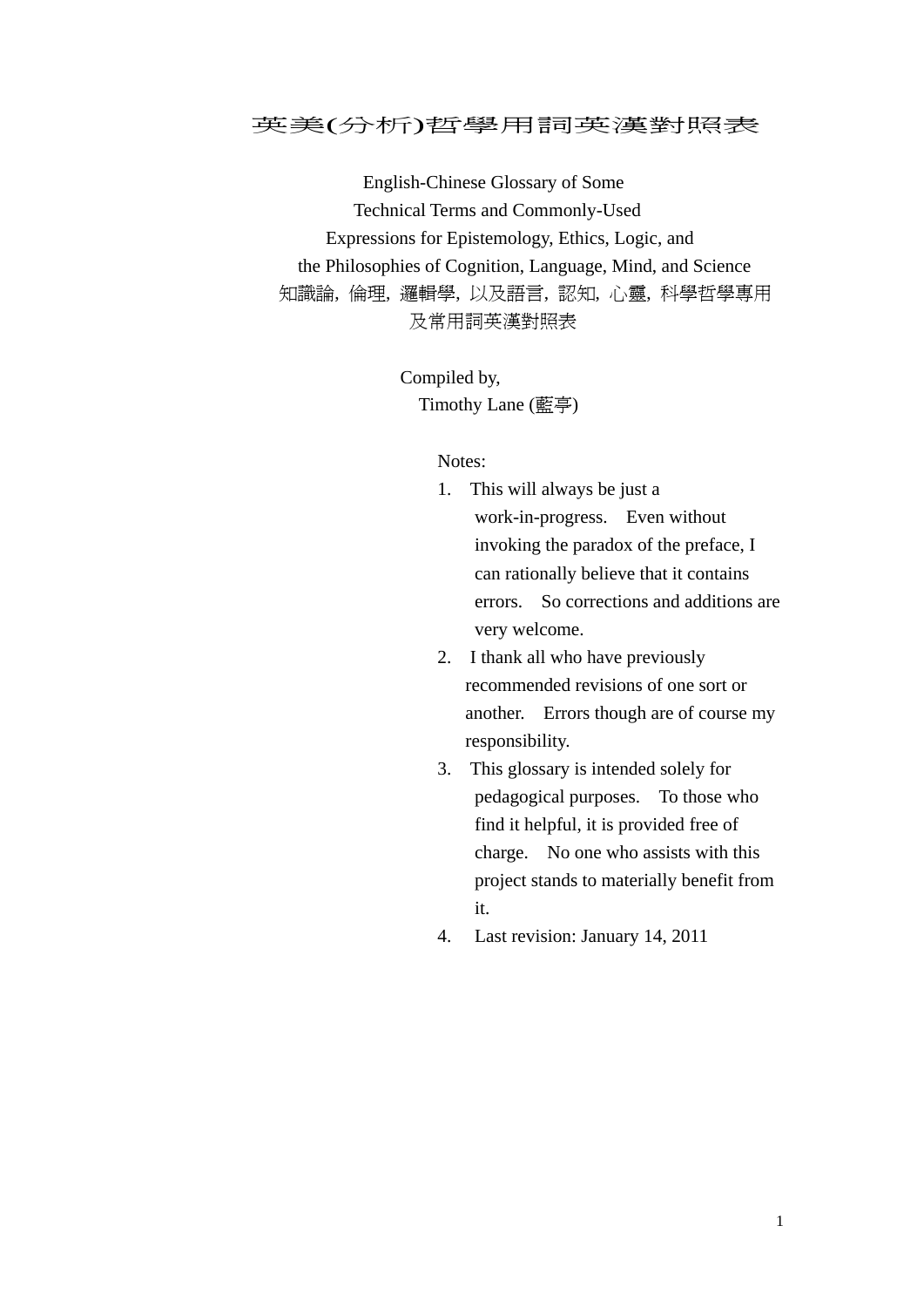| abduction<br>(also see "inference to the best<br>explanation") | 誘導法              |
|----------------------------------------------------------------|------------------|
| about                                                          | 關於               |
| aboutness                                                      | 相關性              |
| absent qualia problem<br>(Also see "qualia.")                  | 缺乏感質/質包欠缺問題      |
| abstracta                                                      | 抽離               |
| access                                                         | 取用               |
| accidental generalization                                      | 偶然推廣             |
| accurate (accuracy)                                            | 準確(性)            |
| act                                                            | 做行               |
| action-oriented                                                | 行動導向             |
| actual world                                                   | 現實世界             |
| adapt (adaptability)                                           | 適應(性)            |
| adequate (adequacy)                                            | 適當(性)            |
| ad hoc (hypothesis)                                            | 應急/專職/特置/特設 (假設) |
| ad hominem ("to a/the man")                                    | 人身攻擊             |
| affective                                                      | 情感的              |
| affirm                                                         | 肯定               |

-A-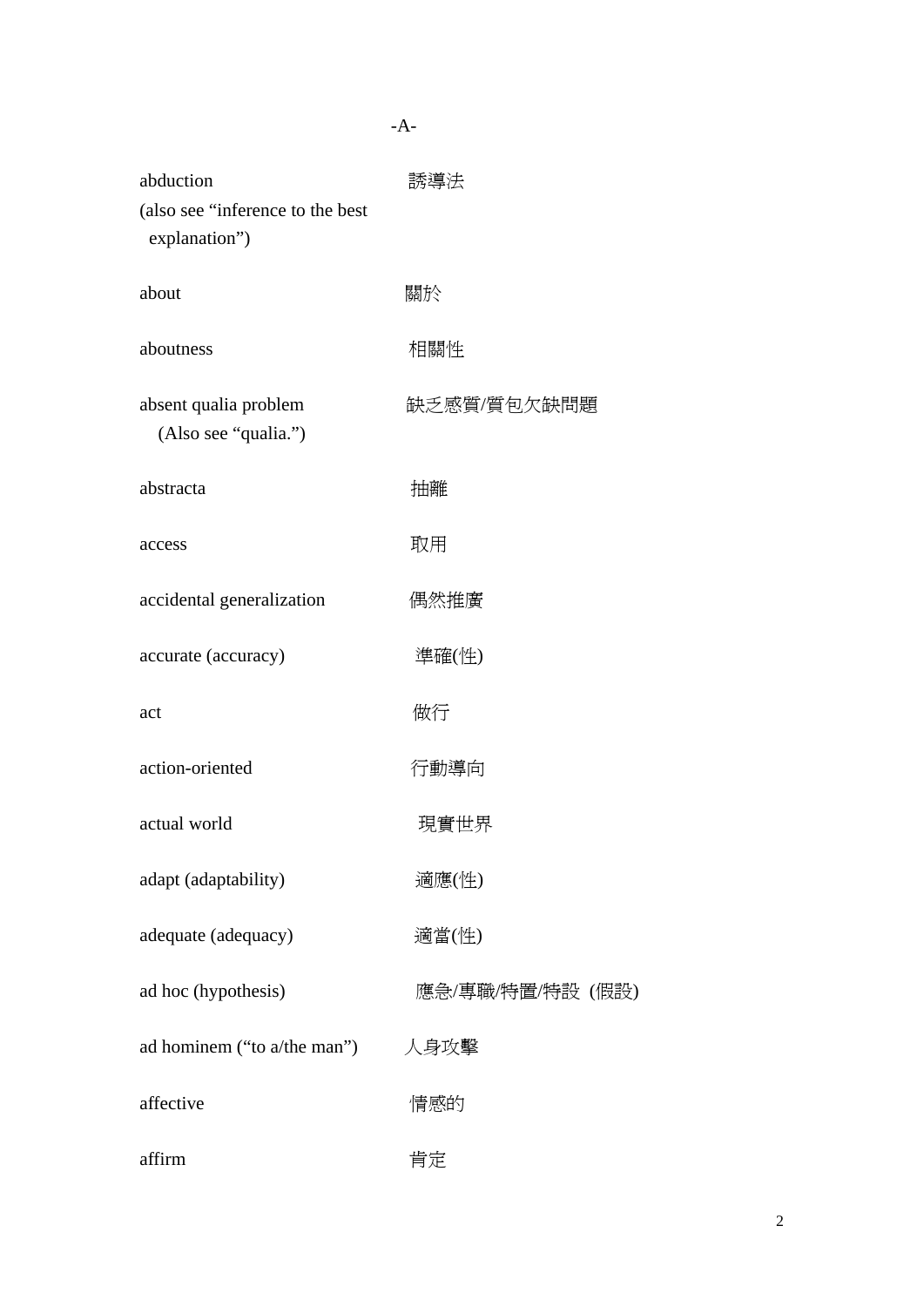| affirm the consequent                                                            | 肯定後件                        |
|----------------------------------------------------------------------------------|-----------------------------|
| a fortiori<br>("even more so")                                                   | 更不容置疑                       |
| agency/agent                                                                     | 主動項/執行者                     |
| agreement between determinations<br>made by different and<br>independent methods | 由不同且互相獨立的方法所確定的<br>結果之間互相一致 |
| akrasia<br>("weakness of the will")                                              | 缺乏意志力                       |
| algebraic notation                                                               | 代數記號                        |
| algorithm(ic), effective procedure                                               | 演算法/算程法                     |
| altruistic                                                                       | 利他性                         |
| ambiguity                                                                        | 歧義/二種或二種以上的意義/曖昧            |
| ambiguous terms                                                                  | 有歧義詞語                       |
| analogue                                                                         | 對應元目                        |
| analogy (reasoning by),<br>analogical reasoning                                  | 類比(推理)/類推                   |
| analytic/synthetic distinction                                                   | 分析/綜合的區分                    |
| analyticity                                                                      | 分析性                         |
| anecdotal                                                                        | 軼事法/個例蒐集法                   |
| anomaly                                                                          | 異態/異例/異常現象/與預測不符的現象/反常      |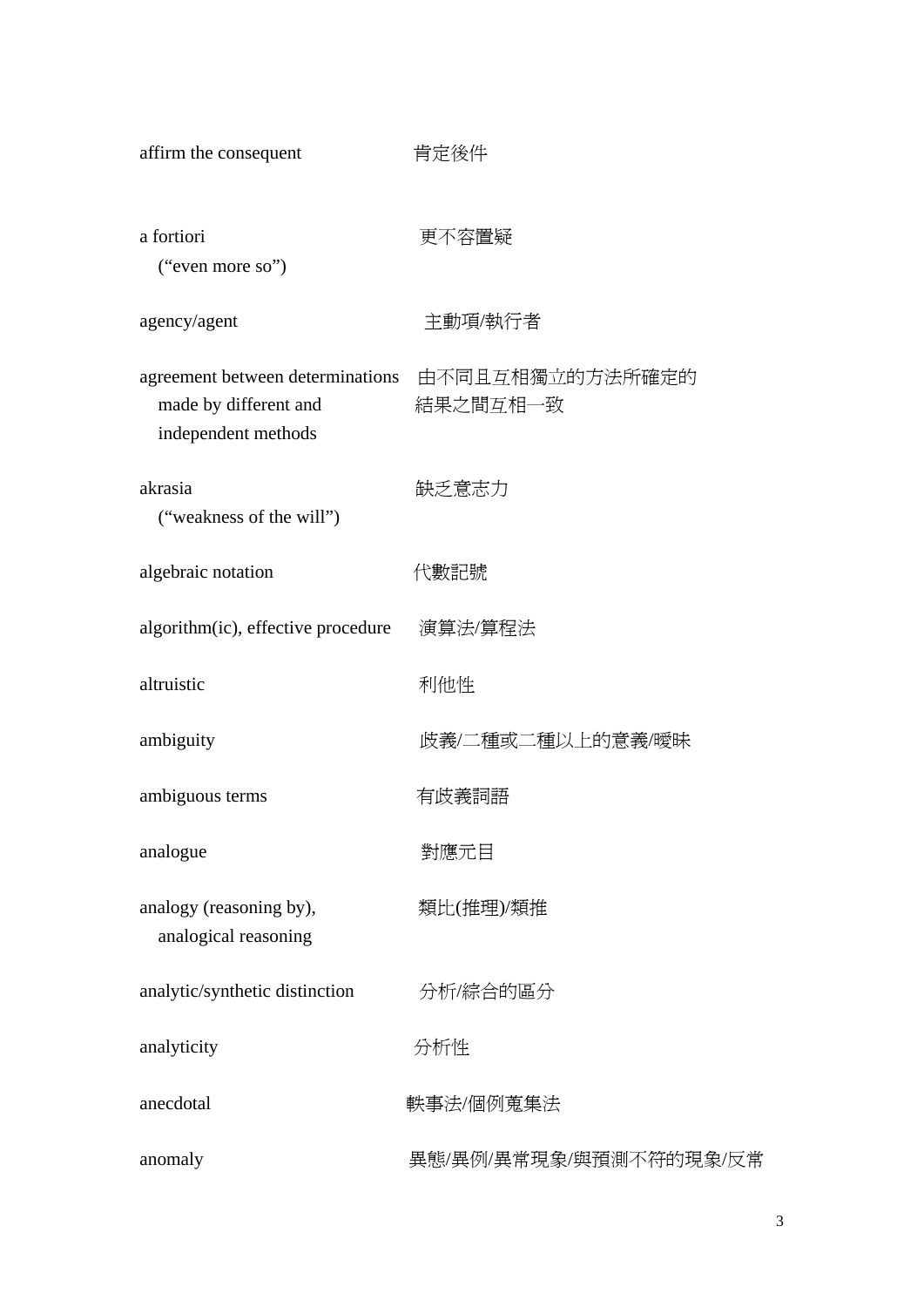| antecedent (of a conditional)                   | 前件/前項/先在 (條件句的)         |
|-------------------------------------------------|-------------------------|
| antinomy                                        | 二律背反                    |
| appeal to improper authority                    | 濫訴權威                    |
| appeal to ignorance                             | 訴諸無知                    |
| anthropomorphism                                | 擬人論                     |
| a posteriori                                    | 後驗                      |
| approach (method of)                            | 切入(法)/進路(法)/取徑          |
| approximate, approximation                      | 近似                      |
| approximate truth                               | 逼近真/近似真                 |
| a priori                                        | 先驗                      |
| arbitrary (factors)                             | 任意/武斷 (因素)              |
| argue, argument<br>("to formulate an argument") | 論辯/論證/立論<br>("形構出一個論證") |
| artificial intelligence                         | 人工智慧/人工智能               |
| as if                                           | 擬似/彷彿                   |
| ascriptivism                                    | 賦與論                     |
| aspect                                          | 層面                      |
| assert, assertion                               | 斷言/斷說                   |
| associationism                                  | 聯想主義                    |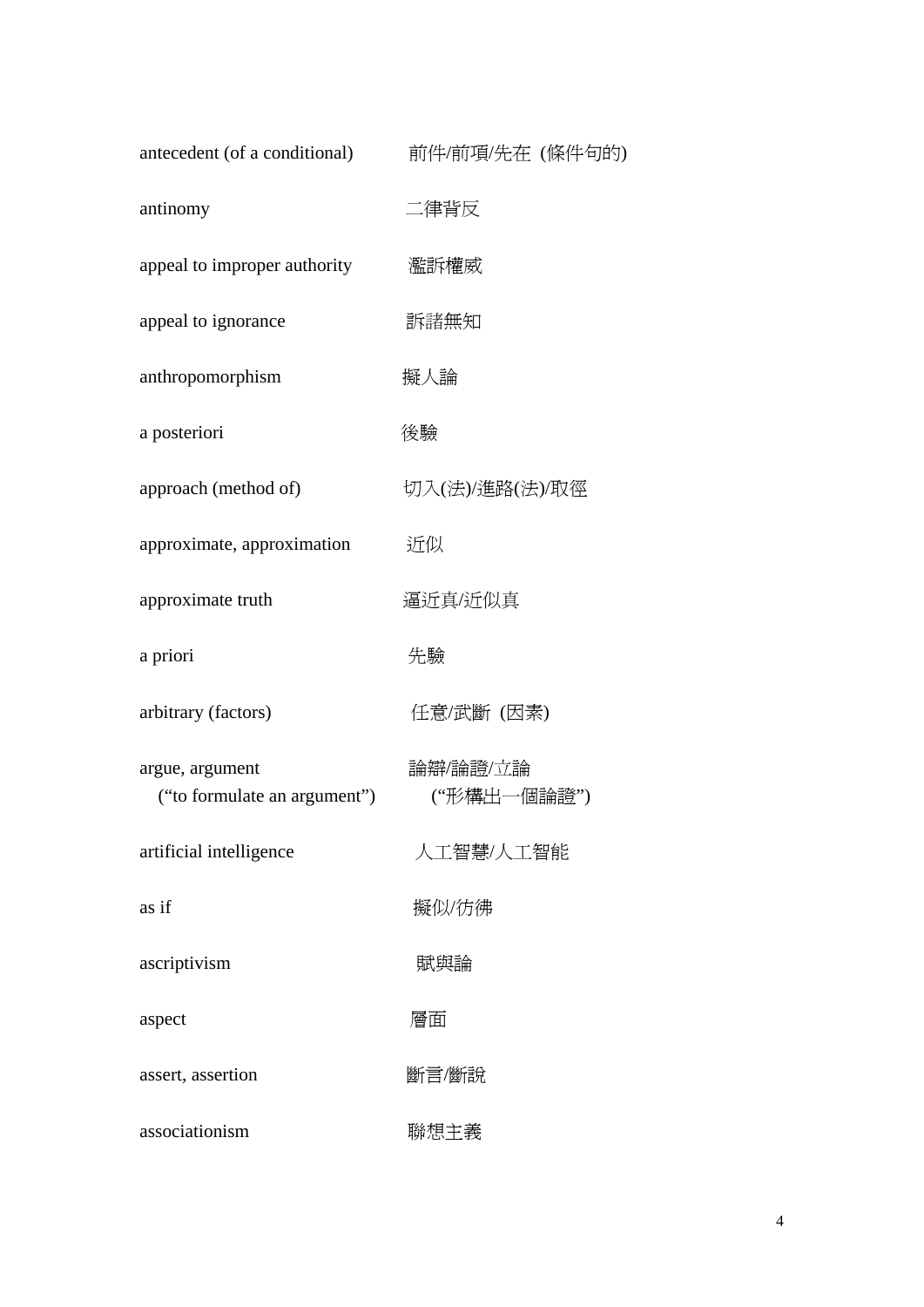| asymptotic                                           | 漸近性                           |
|------------------------------------------------------|-------------------------------|
| attention                                            | 注意力                           |
| (to) attribute to                                    | 對…賦與…                         |
| attributes                                           | 屬性                            |
| autonomy                                             | 自主性                           |
| auxiliary (hypothesis)                               | 輔助(假設)/補助(假設)                 |
| (be) aware of                                        | 感知                            |
| awareness                                            | 覺察/敏悟                         |
| axiom                                                | 公理/公設/設理/設基                   |
| $-B-$                                                |                               |
| background beliefs                                   | 背景信念                          |
| <b>Bayes</b> Law<br>(Also see, "prior probability.") | 貝氏律                           |
| beg the question<br>(Also see, "petitio principii.") | 丐問/丐題/竊題/丐詞論證/<br>乞求爭點/預設結論謬誤 |
| being                                                | 存有                            |
| belief(s)                                            | 信念                            |
| belong to                                            | 屬於                            |
| biased sampling                                      | 偏差統計/偏見選樣                     |
| <b>Big Bang Theory</b>                               | 巨爆理論                          |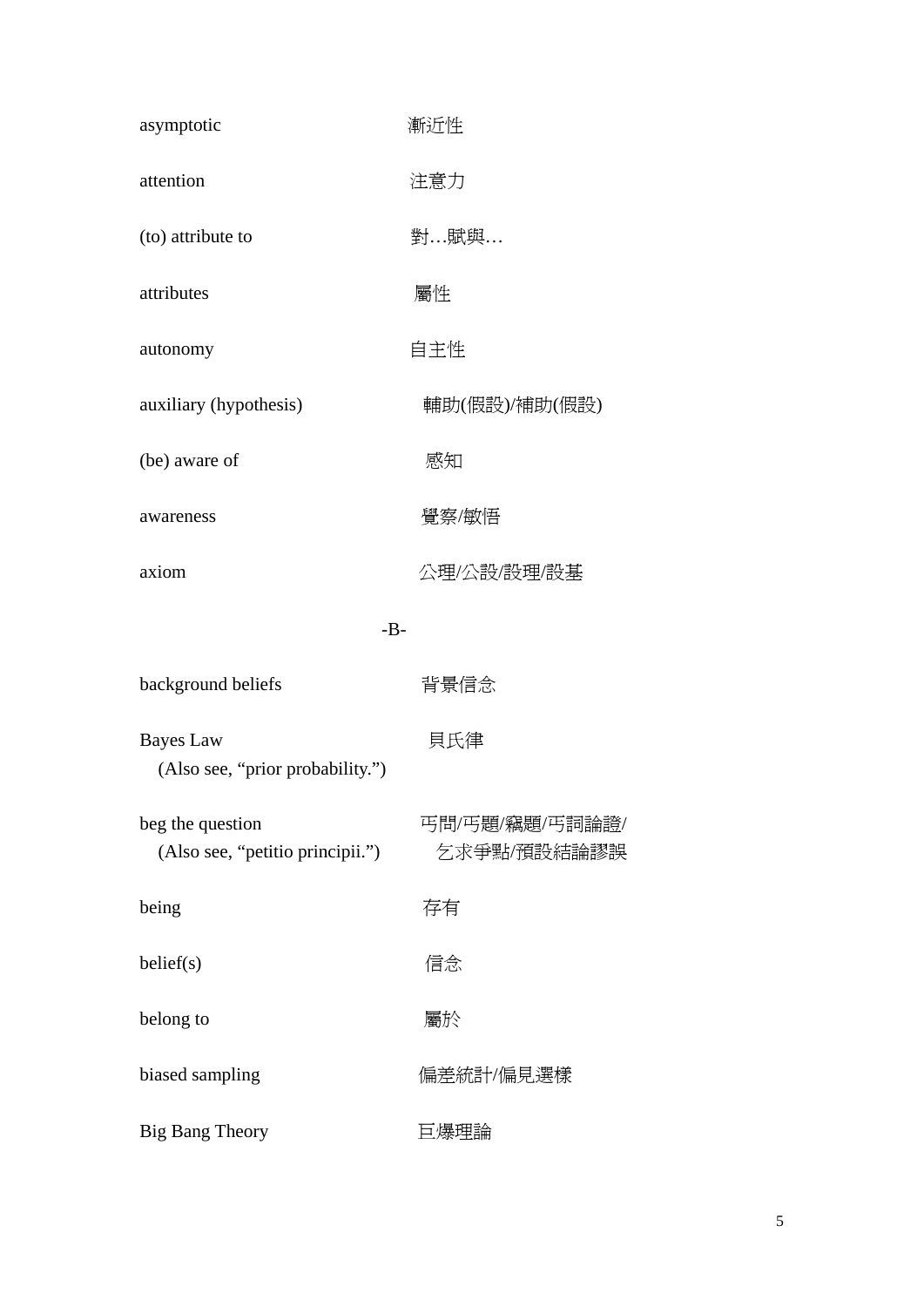| binding problem                           | 統整問題        |
|-------------------------------------------|-------------|
| blindsight                                | 盲視          |
| "bloomin' buzzin' confusion"              | 繁雜而瑣碎的混淆    |
| bootstrapping                             | 拔靴自助        |
| <b>Boolean function</b>                   | 布爾函數        |
| bound variables                           | 約束變詞        |
| boundary                                  | 界限/臨界       |
| brain events                              | 大腦活動        |
| brain-in-a-vat                            | 桶中之腦/缸中之腦   |
| bridge law                                | 橋律/橋樑定律     |
| bridge (principle)                        | 媒介 (原則)     |
| broader implications                      | 更寬廣意涵       |
| brute fact                                | 赤裸的事實/嚴酷的事實 |
| bundle theory (of mind/self)              | 束理論 (心靈或自我) |
| burden of proof                           | 舉證責任        |
|                                           | $-C-$       |
| caloric theory, caloric<br>thermodynamics | 熱素說/熱液說     |
| casuistry<br>(Also see, "sophistry.")     | 決疑          |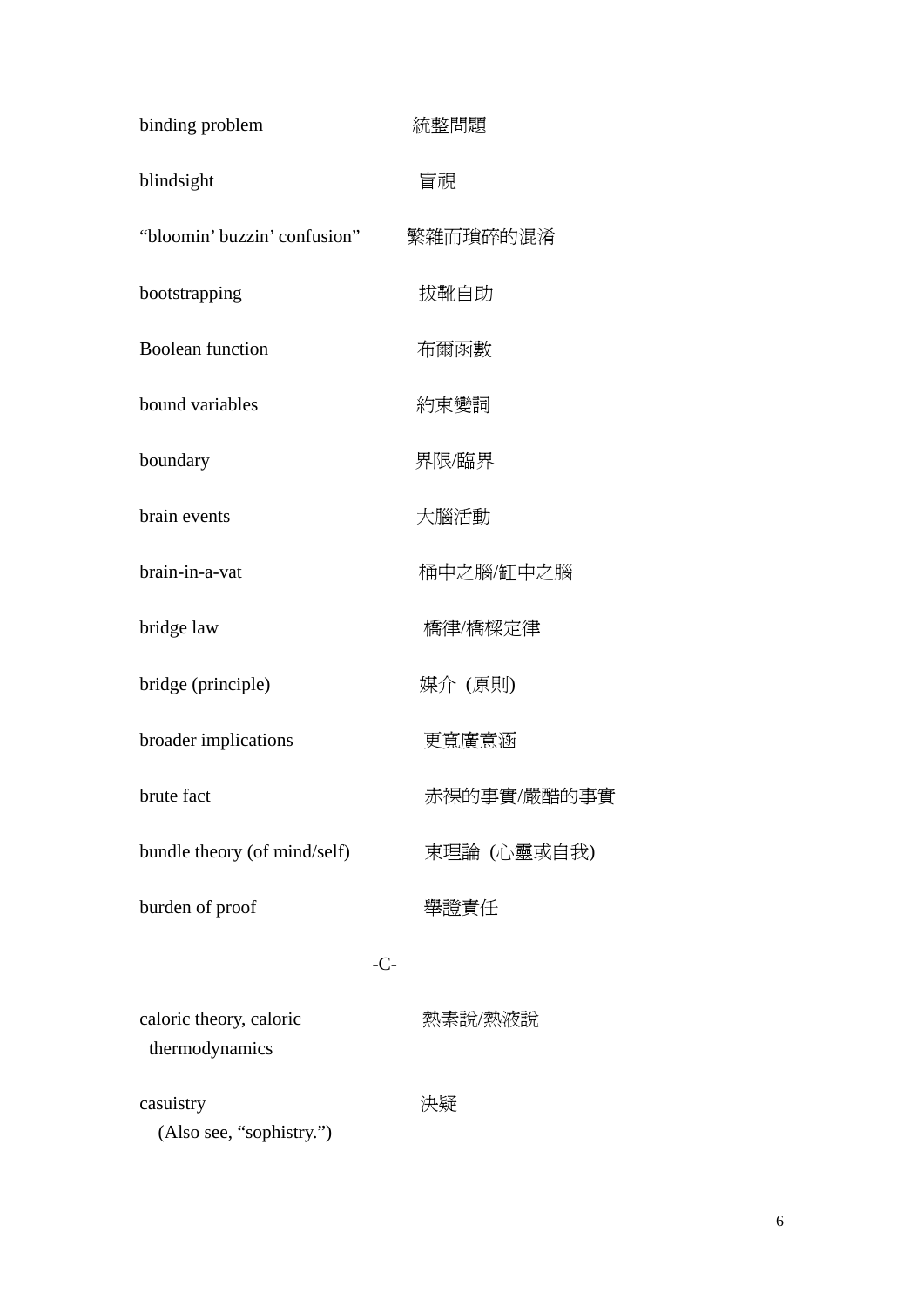| categorical imperative                            | 無上命令                            |
|---------------------------------------------------|---------------------------------|
| categorical statement                             | 定言述句                            |
| categorize as                                     | 歸類爲                             |
| category                                          | 範疇                              |
| category mistake                                  | 範疇誤用/類錯誤                        |
| causal chain                                      | 因果鏈                             |
| causal explanation                                | 因果說明                            |
| causation                                         | 肇因/起因                           |
| cause                                             | 引起/導致                           |
| cause and effect                                  | 因果                              |
| ceteris paribus ("all other things<br>are equal") | 其他條件若均相同的話/其他情況若均相同<br>/若其他條件不變 |
| chain of reasoning                                | 推理鍊                             |
| Chaos Theory                                      | 混沌理論                            |
| charity, principle of                             | 寬容原則/寬厚原則/善意原則                  |
| <b>Chinese Nation Argument</b>                    | 中國腦論證                           |
| <b>Chinese Room Argument</b>                      | 華語房間論證/中文屋子論證                   |
| claim, to make a                                  | 表述一樁事情                          |
| clarify, clarification                            | 澄清                              |
| classes                                           | 類別                              |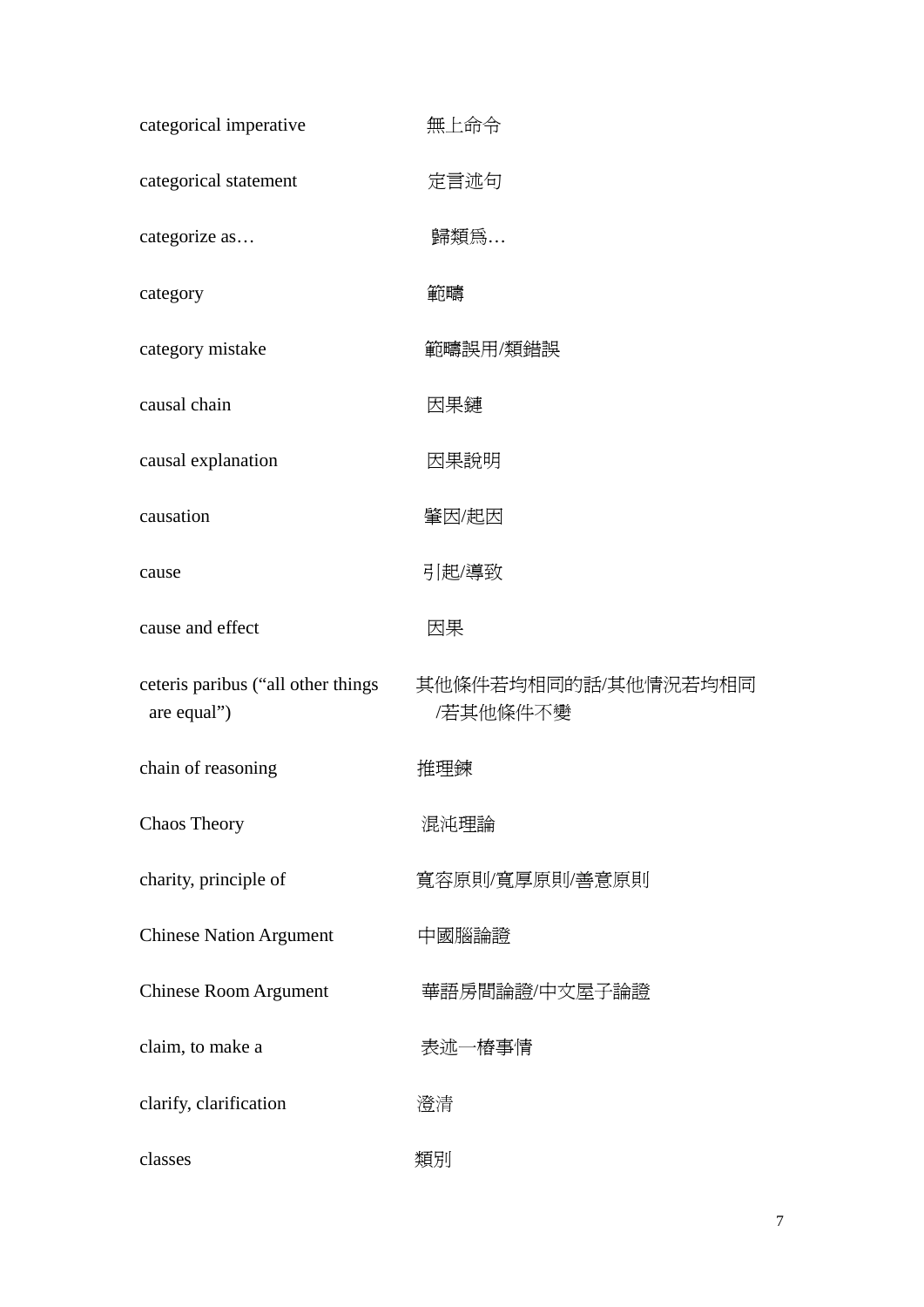| classification                                      | 分類                |
|-----------------------------------------------------|-------------------|
| circular argument                                   | 循環論證              |
| clear and distinct                                  | 明晰/清晰/清晰明瞭        |
| coextensive terms                                   | 同等外延名詞/共外延的詞      |
| cogent reasoning                                    | 強有力的推理            |
| ("cogito ergo sum":<br>"I think; therefore, I am.") | 我思故我在             |
| cognition                                           | 認知                |
| coherent (coherence)                                | 融貫(性)/一貫(性)/一致(性) |
| coincide                                            | 相符                |
| coincidence (coincidental)                          | 偶合(性)/偶然(性)       |
| combinatorial (explosion)                           | 組合性(爆炸)           |
| commitment                                          | 寄託/承諾/信念          |
| common cause (fallacy)                              | 共因(的謬誤)           |
| compatible (compatibility)                          | 相容(性)             |
| complementary (principle)                           | 互補(原理)            |
| complete(ness)                                      | 完備(性)             |
| complex question                                    | 複雜問題              |
| <b>Complexity Theory</b>                            | 複雜理論              |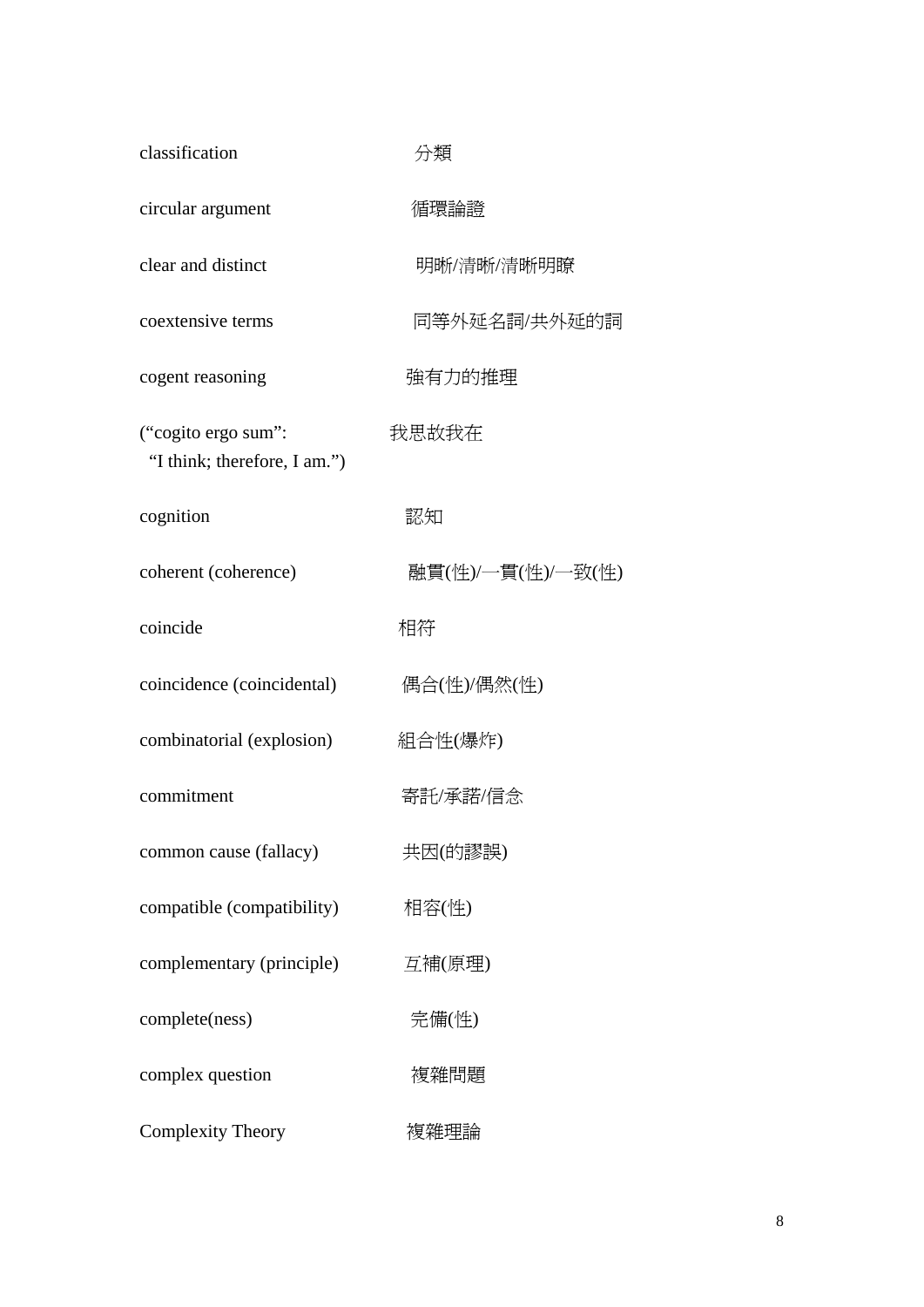| compositional(ity)                         | 組構/組成(性)                         |
|--------------------------------------------|----------------------------------|
| compulsion                                 | 強迫                               |
| compute, computation                       | 計算/運算/計運                         |
| conation                                   | 意動                               |
| conceivable                                | 可設想                              |
| concept(ual)                               | 概念(性)                            |
| conceptual analysis                        | 概念分析                             |
| conceptual framework                       | 概念架構/概念框架                        |
| concomitant variation                      | 共變                               |
| conditional (statement)<br>("if p then q") | 如言/假言/條件 (述句)<br>("若 p 則 q")     |
| conditionalization                         | 條件化                              |
| confirm, confirmation                      | 印證/確證/確認/驗證/肯證                   |
| confirming instance                        | 一項印證事例                           |
| conjecture                                 | 猜想                               |
| conjunction<br>(" $p$ and $q$ ")           | 連言/合取<br>$("p \nvert\exists q")$ |
| connectionism                              | 聯結論                              |
| connotation                                | 內涵/包攝/含涵/言外之意                    |
| consciousness                              | 意識                               |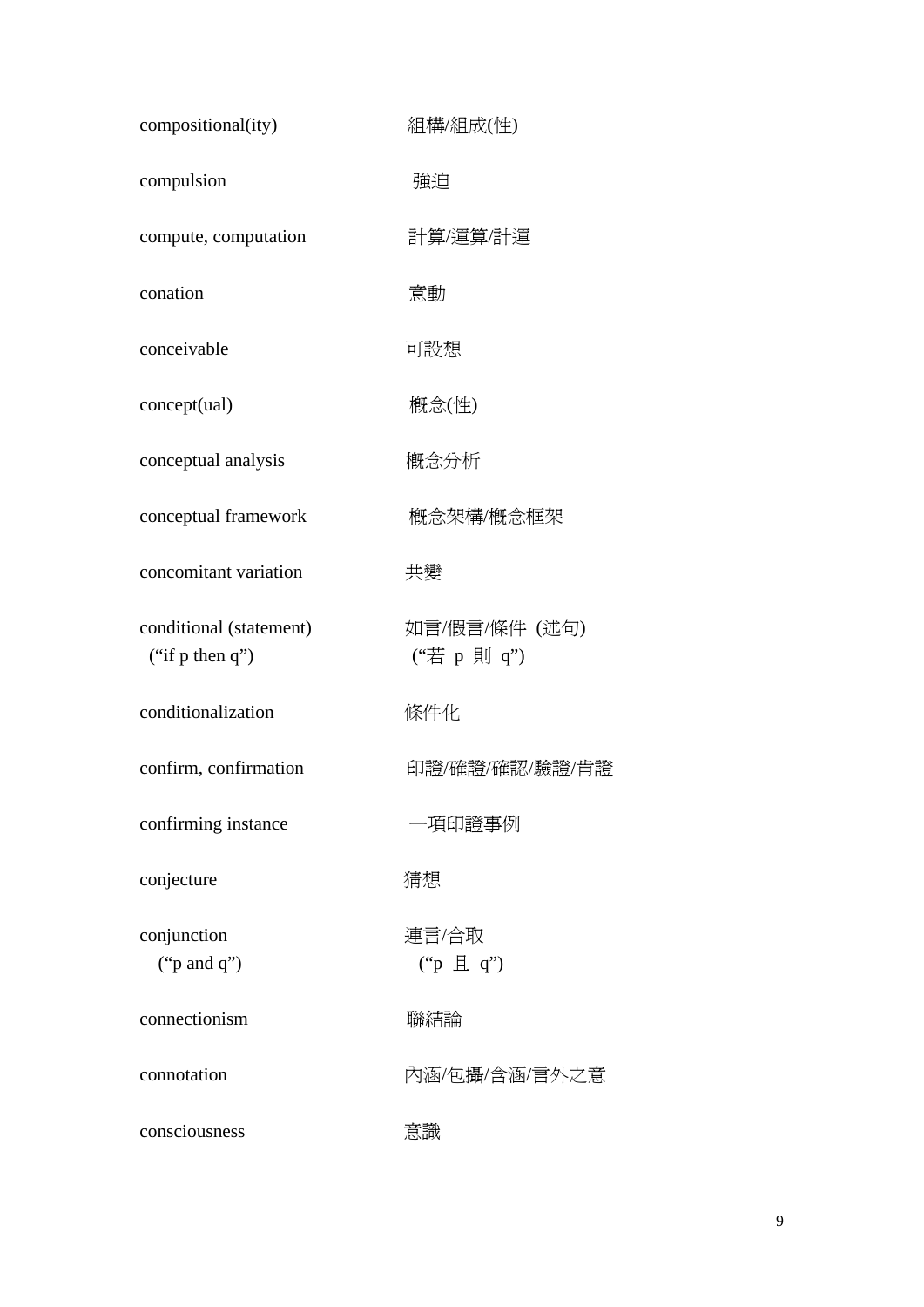| consecutive(ness)                              | 鄰接(性)               |
|------------------------------------------------|---------------------|
| consensus                                      | 共識                  |
| consequent (of a conditional) 後件/後項 (條件句)      |                     |
| conservation of energy (law of) 能量守恆/能量不滅 (定律) |                     |
| consistent (consistency)                       | 一致(性)/一貫(性)/不矛盾/連貫性 |
| constant conjunction                           | 頻現同生/不變的承接          |
| constants (math and logic)                     | 常元/常詞               |
| constitute                                     | 構成                  |
| constituents                                   | 構素, 成素              |
| constraints                                    | 約制                  |
| construct                                      | 造項/建構               |
| constructive dilemma                           | 建成兩難論/建構兩難論         |
| context                                        | 脈絡/情境/網絡            |
| context of discovery                           | 發現情境/脈絡             |
| context of justification                       | 驗證情境/脈絡             |
| contingent                                     | 偶然/適然/偶發            |
| continuity                                     | 連續(性)/連貫(性)         |
| continuous                                     | 連續的                 |
| contradict/contradiction                       | 抵觸/矛盾               |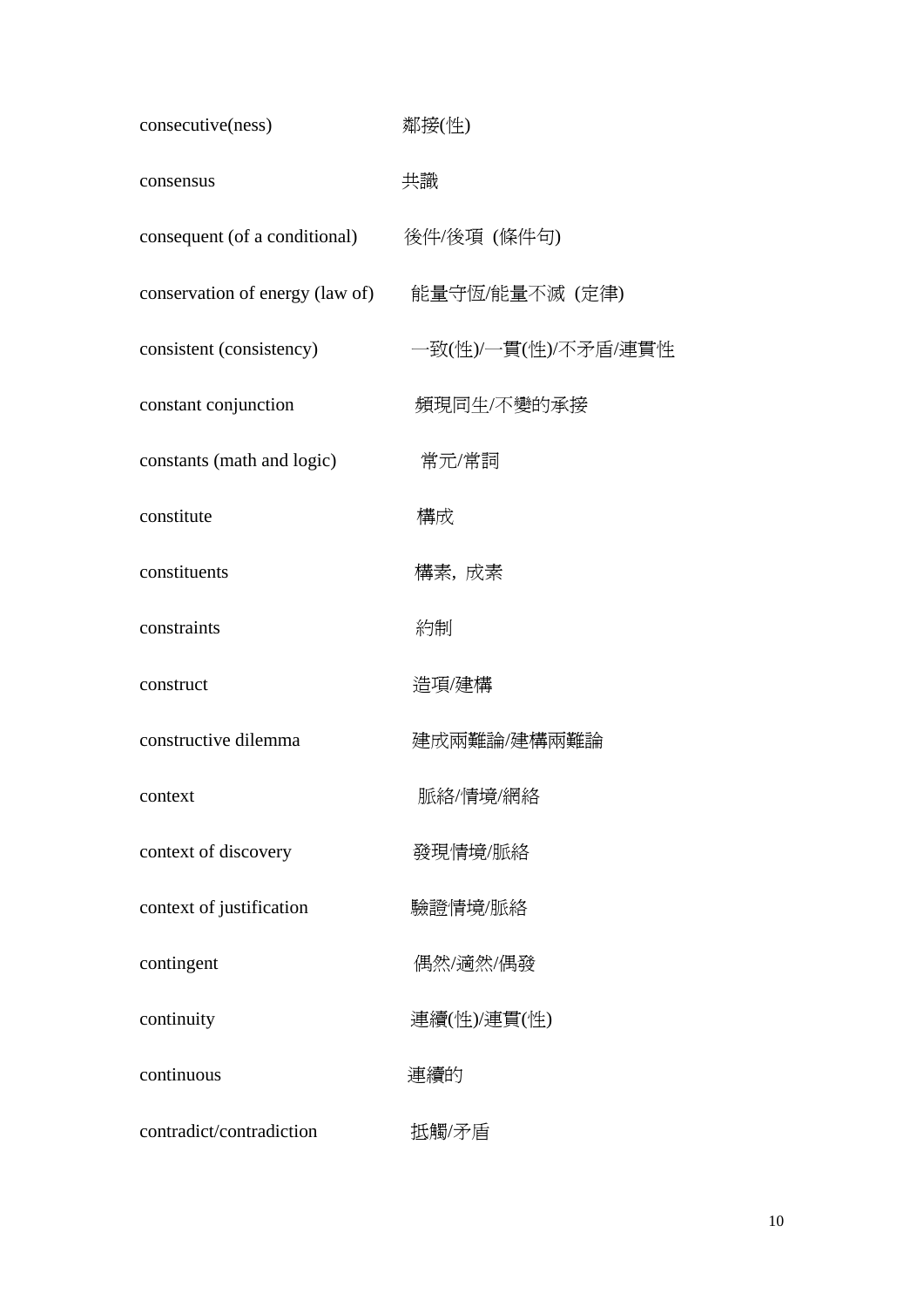| contraposition                                                                 | 質位同換/換質位/質位互換律          |
|--------------------------------------------------------------------------------|-------------------------|
| contrary                                                                       | 相反                      |
| contrary sentences                                                             | 反對句/互異句                 |
| contrary-to-fact conditionals<br>(see, "counterfactual conditionals") 違反事實的條件句 | 反事實如言/違反事實如言/非真實如言/     |
| controlled experiment                                                          | 控制實驗                    |
| convention                                                                     | 約定/約定成俗/約定俗成            |
| conventionalism                                                                | 約定論                     |
| converge                                                                       | 交合                      |
| convergent thinking                                                            | 聚斂式思考                   |
| conversational implicature                                                     | 言外之意/交談的義蘊              |
| conversion                                                                     | 位換                      |
| corpuscularism                                                                 | 粒子論                     |
| correlation                                                                    | 關連/相關性                  |
| correspond(ance)                                                               | 對應(性)/符應(性)/相符(性)/符合(性) |
| corrigible                                                                     | 待修正的                    |
| corroborate                                                                    | 證實                      |
| (to) counter                                                                   | 反擊                      |
| counter-argument                                                               | 反論證                     |
| counter-example/instance                                                       | 反例/異例                   |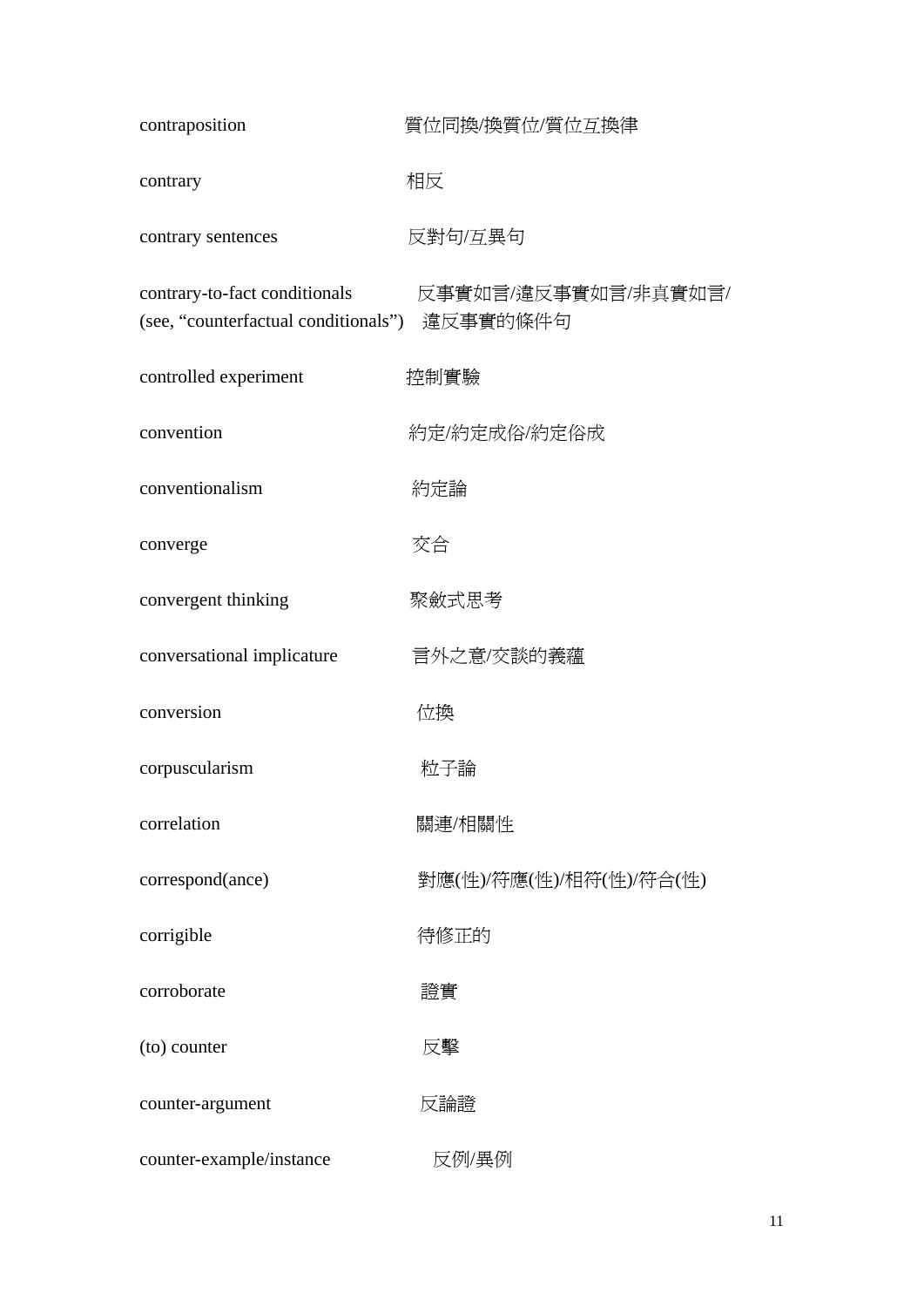| counterfactual conditionals                                                                  | see above, "contrary-to-fact conditionals" |
|----------------------------------------------------------------------------------------------|--------------------------------------------|
| covering law model of scientific<br>explanation                                              | 科學說明的涵蓋律模式/<br>科學說明支配律模型                   |
| creationism                                                                                  | 創造論                                        |
| criterion/criteria                                                                           | 判準/準則/評準                                   |
| crucial experiment                                                                           | 關鍵實驗/決斷試驗/判決性實驗                            |
| cumulative                                                                                   | 累積性                                        |
| $-D-$                                                                                        |                                            |
| decision procedure                                                                           | 決定程序                                       |
| decision theory                                                                              | 決策理論                                       |
| declarative sentence                                                                         | 敘述                                         |
| deduction                                                                                    | 演繹                                         |
| deductive-nomological model<br>(also see, "covering-law model<br>of scientific explanation") | 演繹自然定律模式                                   |
| degenerating (e.g. said of a "research<br>program")                                          | 衰退                                         |
| degree of confirmation                                                                       | 印證程度                                       |
| deep structure                                                                               | 深層結構                                       |
| defining characteristic                                                                      | 界定性徵                                       |
| definite description                                                                         | 確定述詞                                       |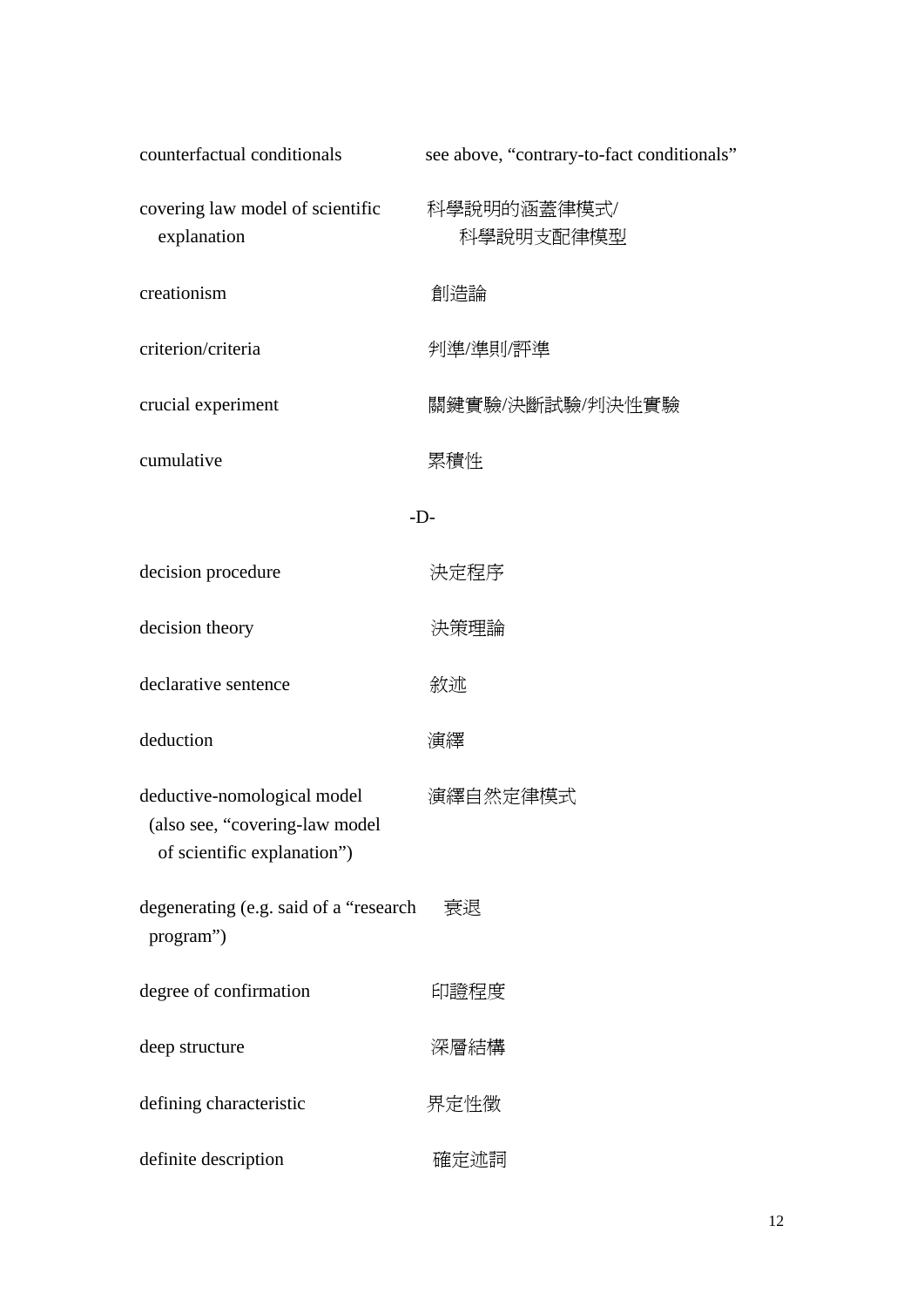| definitional truth                             | 定義性真理     |
|------------------------------------------------|-----------|
| demarcation between science<br>and metaphysics | 科學與形上學界線  |
| demonstrative                                  | 指示詞       |
| DeMorgan's Laws                                | 德摩根律      |
| deny                                           | 否定        |
| deny the antecedent                            | 否定前件      |
| denote, denotation                             | 指涉, 實指    |
| deontic                                        | 應然/義務     |
| derive, to                                     | 推導出       |
| derived                                        | 衍生        |
| description (levels of)                        | 描述 (不同層次) |
| description theory of names                    | 描述詞理論     |
| design                                         | 設計        |
| desire                                         | 慾望/欲求     |
| detached                                       | 超脫        |
| determinism                                    | 決定論       |
| diachronic                                     | 歷時性       |
| dialectic                                      | 辯證        |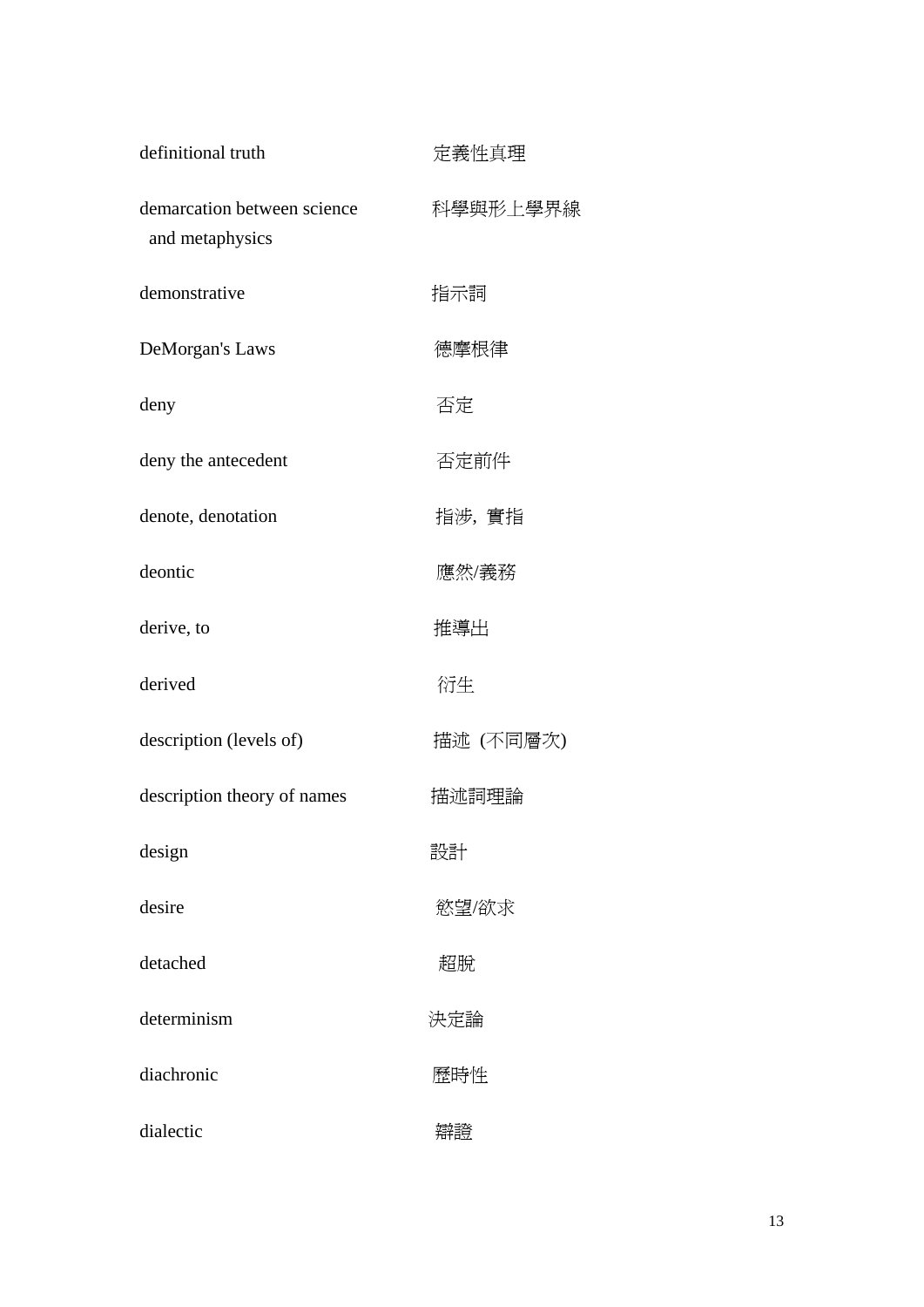| dichotomous                                                            | 對立的                          |
|------------------------------------------------------------------------|------------------------------|
| dichotomy                                                              | 二分法                          |
| digital                                                                | 數位                           |
| dilemma                                                                | 兩難                           |
| dimension                                                              | 維度                           |
| ding an sich<br>(see, "thing-in-itself")                               | 物自體                          |
| direct acquaintance                                                    | 直接認識                         |
| direct reference (theory of)                                           | 直接指涉(論)                      |
| discern                                                                | 辨識                           |
| disciplinary matrix                                                    | 學科母形/專業基質                    |
| disconfirm                                                             | 否證/反證                        |
| discriminate                                                           | 識別/區分/察覺                     |
| disjunction<br>$(p \text{ or } q)$<br>inclusive "or"<br>exclusive "or" | 選言/析取<br>(p 或 q)<br>包容<br>互斥 |
| disjuncts                                                              | 選項                           |
| disorder                                                               | 失序                           |
| dispositional (property)                                               | 可致性的/傾向性的 (性質)               |
| disquotation theory                                                    | 去除括號原則                       |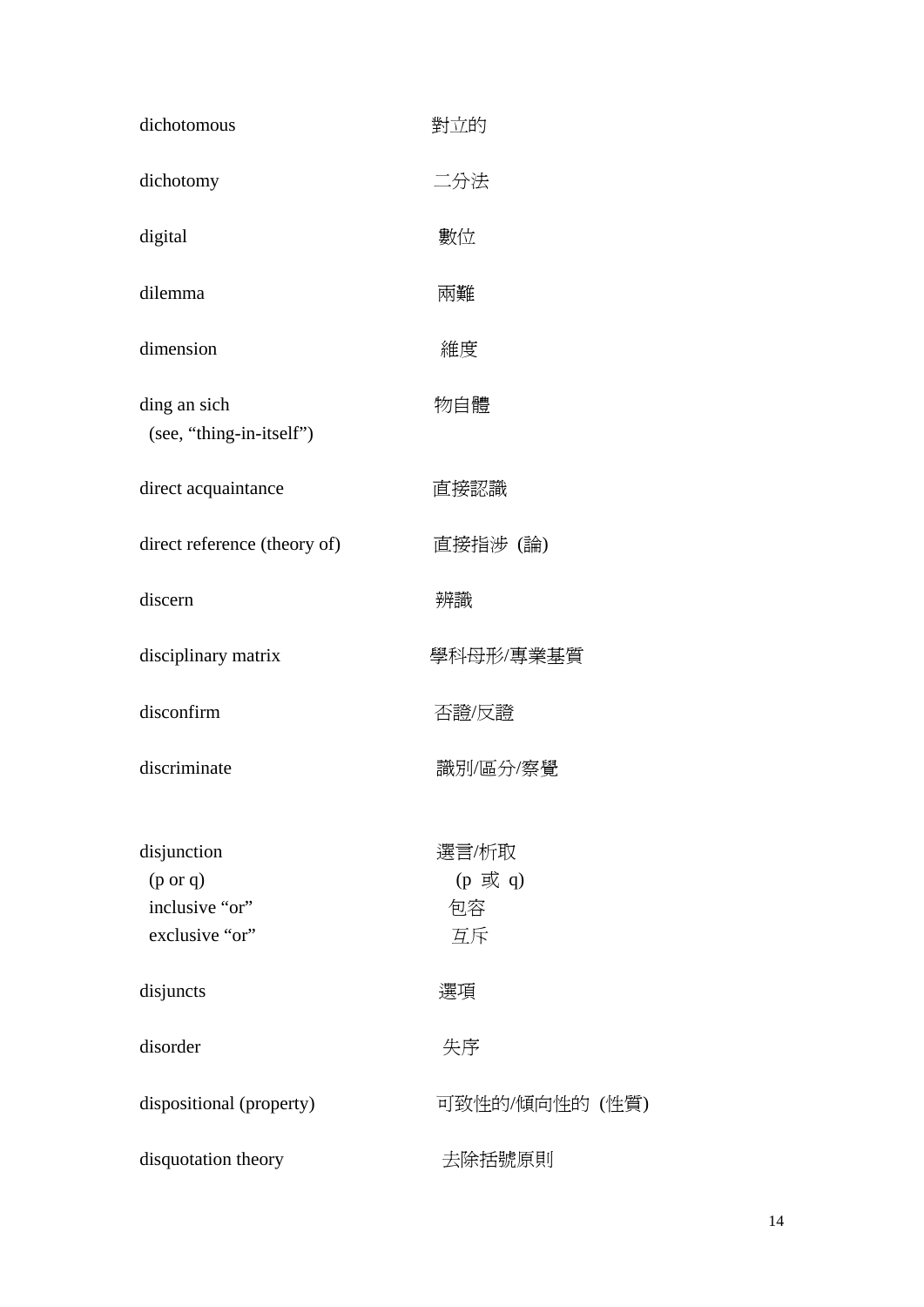| dissolution (of problem)                        | 解除/解消 (問題)          |
|-------------------------------------------------|---------------------|
| distal (cause)<br>(also see, "proximate cause") | 遠(因)                |
| divergent thinking                              | 發散式思考               |
| dogmatism                                       | 獨斷論                 |
| double blind                                    | 雙無知/雙盲              |
| doxa<br>("opinion")                             | 意見                  |
| doxastic state                                  | 信念狀態                |
| dualism                                         | 二元論                 |
| Duhem-Quine Thesis                              | 杜恩-蒯因 論題            |
| dynamics                                        | 動力學                 |
| $-E-$                                           |                     |
| effect                                          | 結果/效應               |
| elan vital                                      | 生命力                 |
| elements                                        | 元素                  |
| eliminative materialism                         | 取消式唯物論              |
| embodied (mind)                                 | 成體心靈/賦予肉體的心靈        |
| embody (in)                                     | 體現(在)               |
| emergent (property)                             | 衍生/浮現/突現/突創/顯性 (性質) |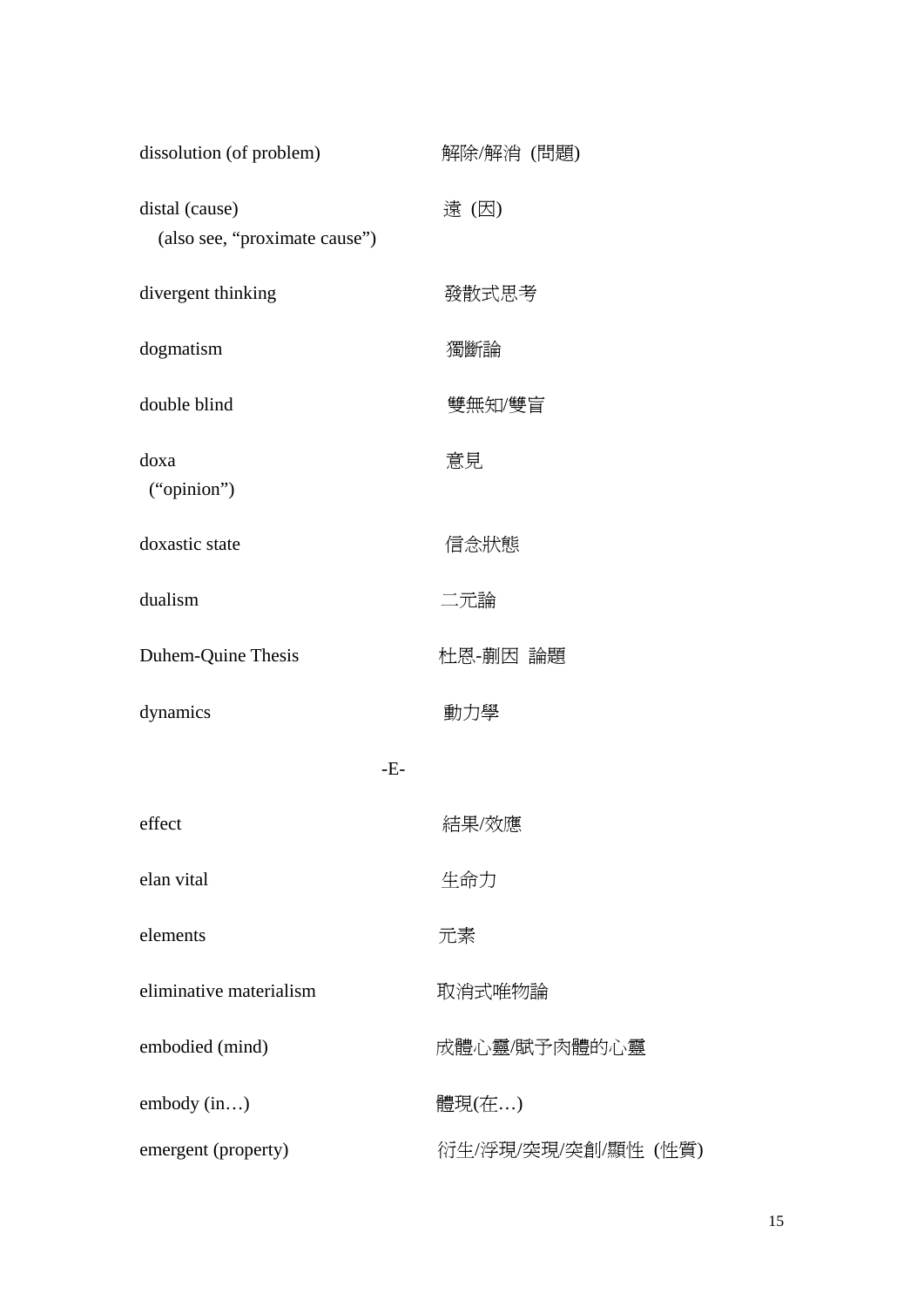| emotive force                              | 情緒力量         |
|--------------------------------------------|--------------|
| emotive words                              | 情緒字詞         |
| empathy                                    | 移情           |
| empirical claim                            | 經驗的主張        |
| empirical (finding)                        | 經驗的 (發掘)     |
| empirically verifiable                     | 經驗可證實        |
| empiricism                                 | 經驗主義         |
| empty extension<br>(also see, "extension") | 空外延          |
| end-in-itself                              | 自爲目的         |
| energy                                     | 能量           |
| entail                                     | 遞/遞衍         |
| entelechy                                  | 實體           |
| enthymematic argument                      | 省略論證         |
| entity                                     | 元體/元項/元目/存在體 |
| entropy                                    | 熵            |
| epiphenomenalism                           | 副現象說/超現象主義   |
| epiphenomenon                              | 副現象/超現象/附象   |
| episodic (as applied to memory)            | 插曲性          |
| epistemic                                  | 知態           |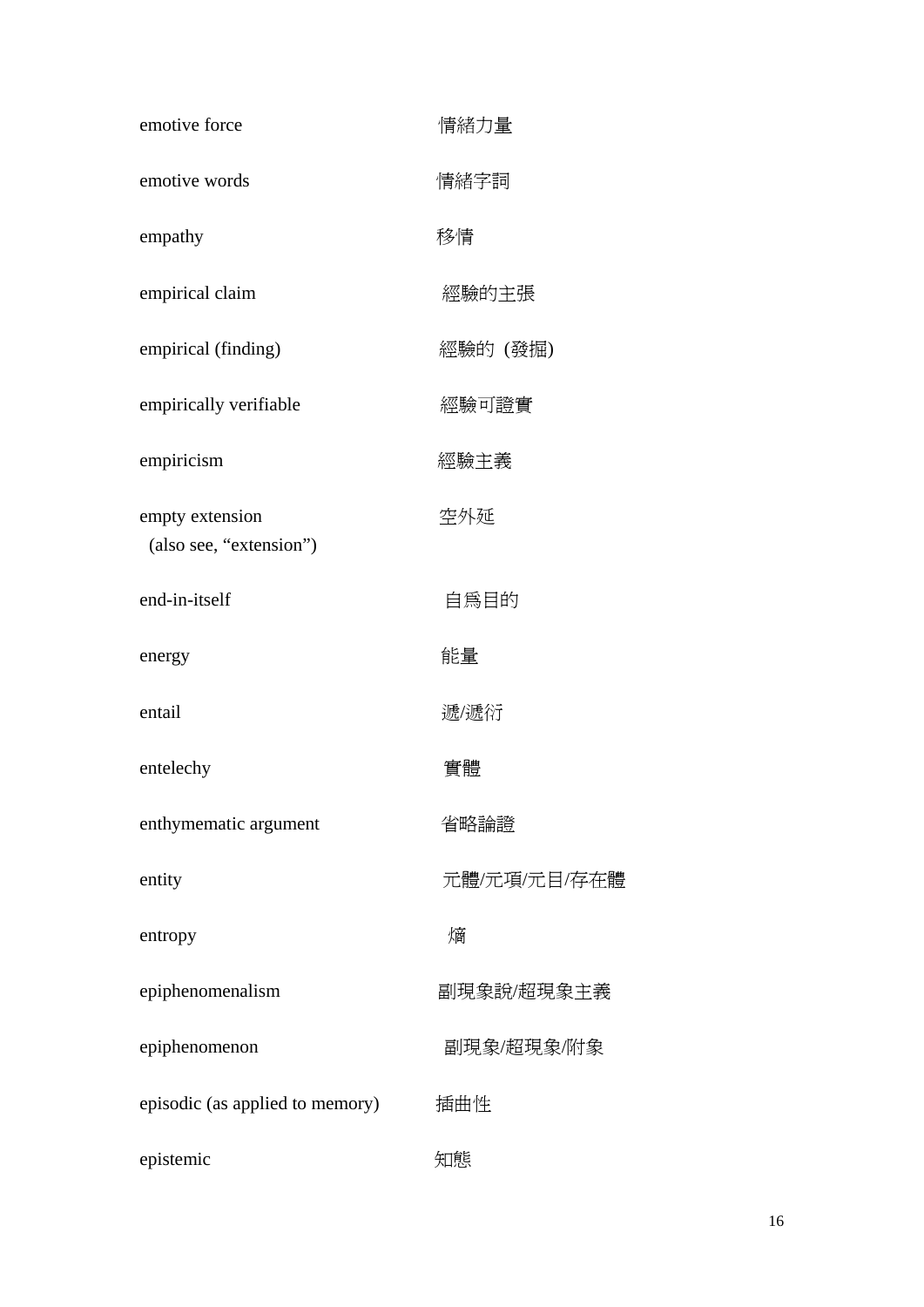| epistemic privacy                                                                       | 認識的私有性                  |
|-----------------------------------------------------------------------------------------|-------------------------|
| epistemology                                                                            | 認識論/智識論                 |
| equivalent<br>(to equate A with B)                                                      | 等値/相等<br>(把 A 和 B 視為等同) |
| equivalent (math)                                                                       | 等價                      |
| equivocation                                                                            | 多義/混義/模棱兩可              |
| esse est percipi<br>("ordinary physical objects")<br>exist only if they are perceived") | 存在即是被知覺/存在即是被感知         |
| essence                                                                                 | 本質/要素                   |
| etiology (also, aetiology)                                                              | 原因論                     |
| <b>Euclidian Geometry</b>                                                               | 歐基里得幾何學                 |
| euphemism                                                                               | 委婉表達                    |
| evaluate                                                                                | 評估/評量                   |
| event                                                                                   | 事件                      |
| every event has a cause                                                                 | 事必有因/每個事件具有一個原因         |
| evolve, evolution                                                                       | 演化                      |
| excluded middle (principle of)                                                          | 排中 (律)                  |
| exemplar                                                                                | 範例/公認的範例                |

17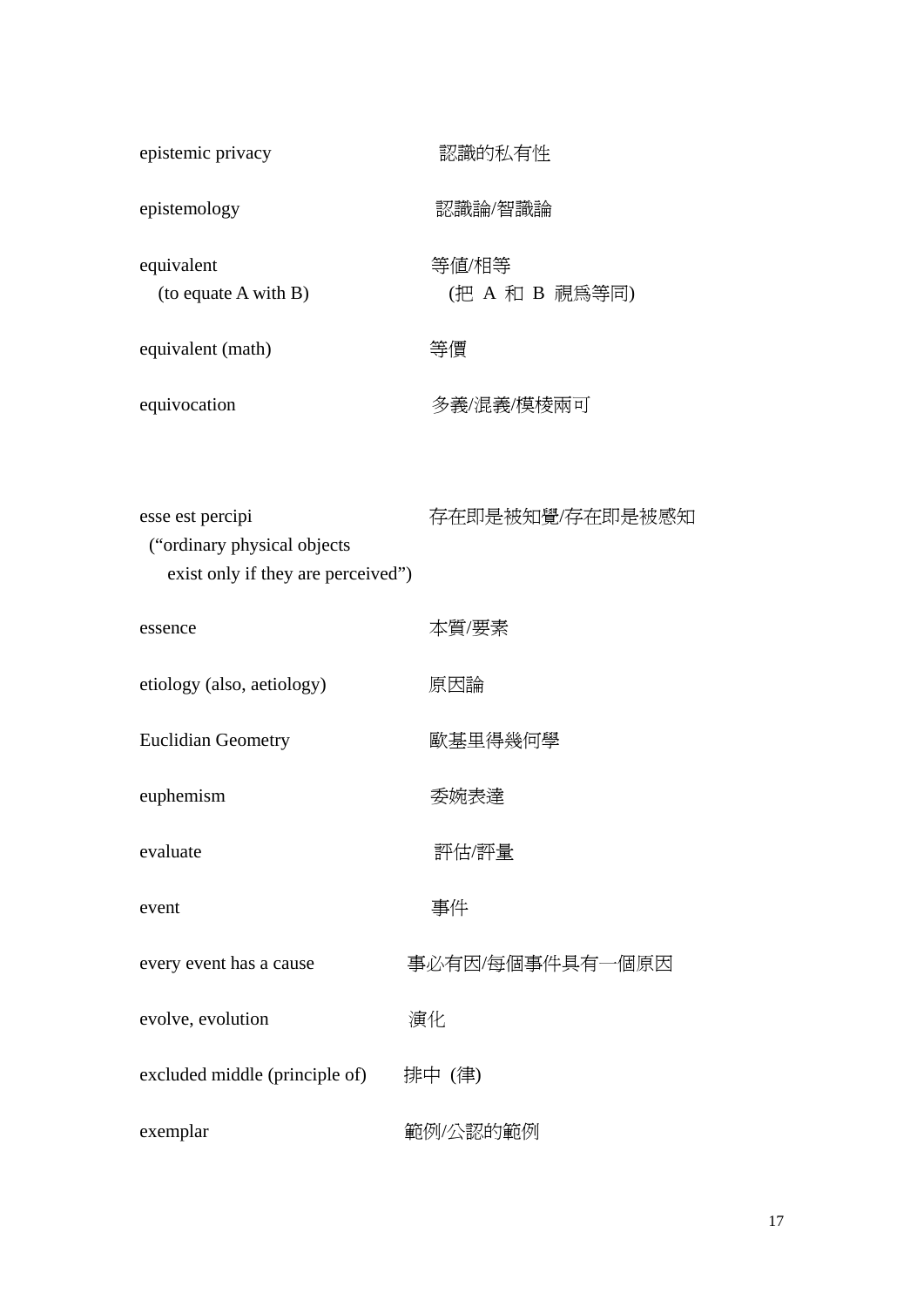| exhaustive search                                     | 窮盡式搜尋          |
|-------------------------------------------------------|----------------|
| existence, existential                                | 存在/實存          |
| existential commitment                                | 存在的寄託          |
| existential import                                    | 存在的意含          |
| existential instantiation                             | 存在的例化          |
| existential quantifiers                               | 存在的量號          |
| ex nihilo nihil fit<br>("nothing comes from nothing") | 有則不空/虛無生虛無     |
| expected utility                                      | 期盼功效           |
| expedient                                             | 權宜之計           |
| explanatory gap                                       | 解釋的鴻溝/裂縫       |
| explicate, explication                                | 立據/釐清/闡明/澄清    |
| explicit                                              | 外顯/明顯/延展/清晰/明晰 |
| extended (as in perception/cognition) 展延 (e.g. 知覺/認知) |                |
| extension                                             | 外延/外範          |
| extrapolate                                           | 安插/外推          |
|                                                       | $-F-$          |
| face value                                            | 表面價值           |
| (there is a) fact of the matter                       | 有事實可言          |
| fallacy                                               | 謬誤             |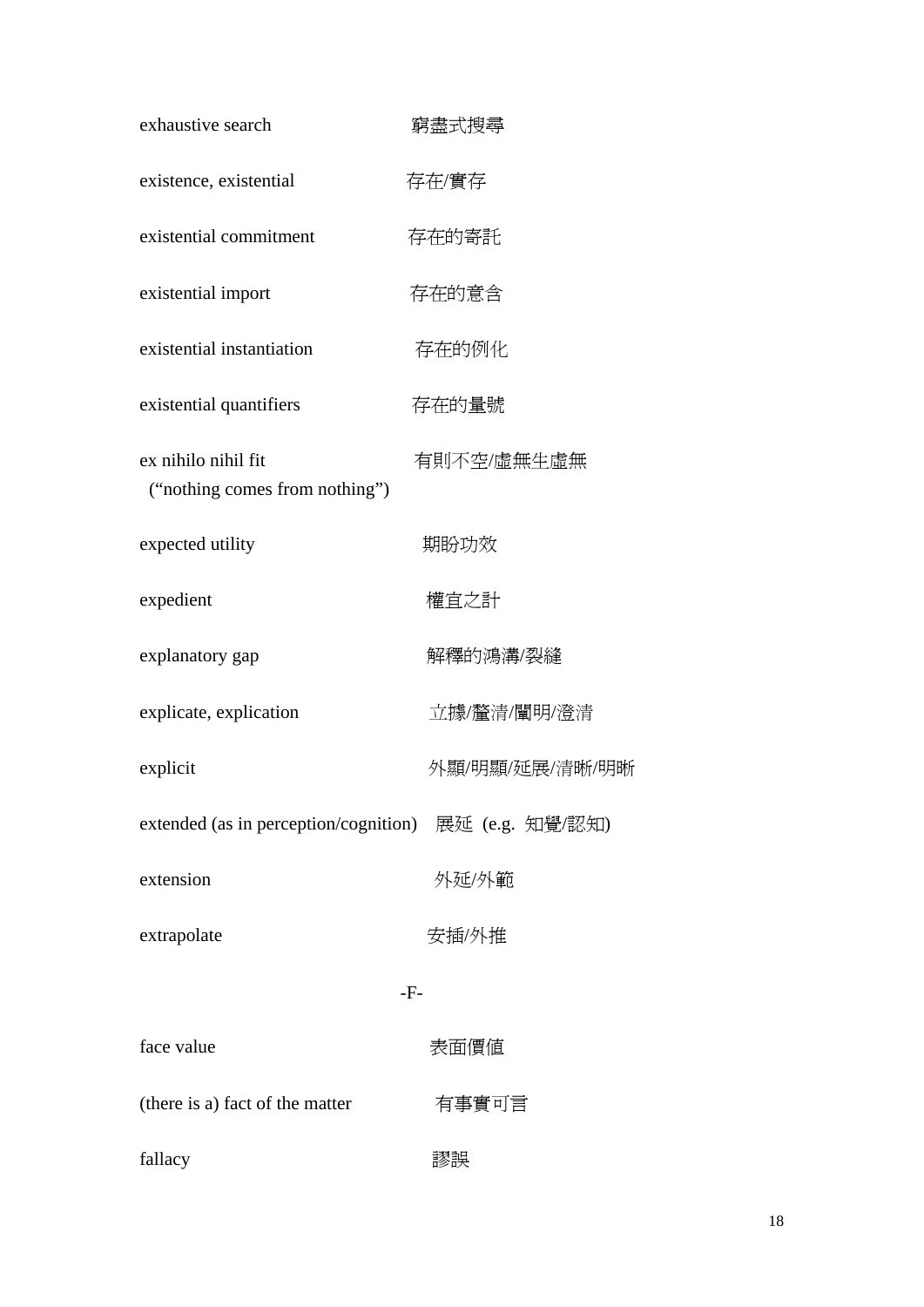| fallibilism                    | 易誤論               |
|--------------------------------|-------------------|
| falsify                        | 否證                |
| family resemblance             | 族類的相似性/形似         |
| fecundity (e.g. of a theory)   | 豐饒                |
| feedback                       | 回/反饋作用            |
| fiction(ism)                   | 構象/想像幻構/虛幻 (主義)   |
| fine-grained                   | 細密/細緻             |
| first order logic              | 初階邏輯              |
| first-person (authority)       | 第一人稱 (的權威)        |
| first philosophy               | 第一哲學              |
| first principle                | 基本原理/最早的原則        |
| fitness                        | 適應度               |
| folk (common sense) psychology | 通俗心理學/民俗心理學/常民心理學 |
| forced interpretation          | 牽強附會              |
| formal equivalence             | 形式相等              |
| formal language                | 形式語言              |
| formal system                  | 形式系統              |
| framework                      | 架構                |
| free will                      | 自由意志              |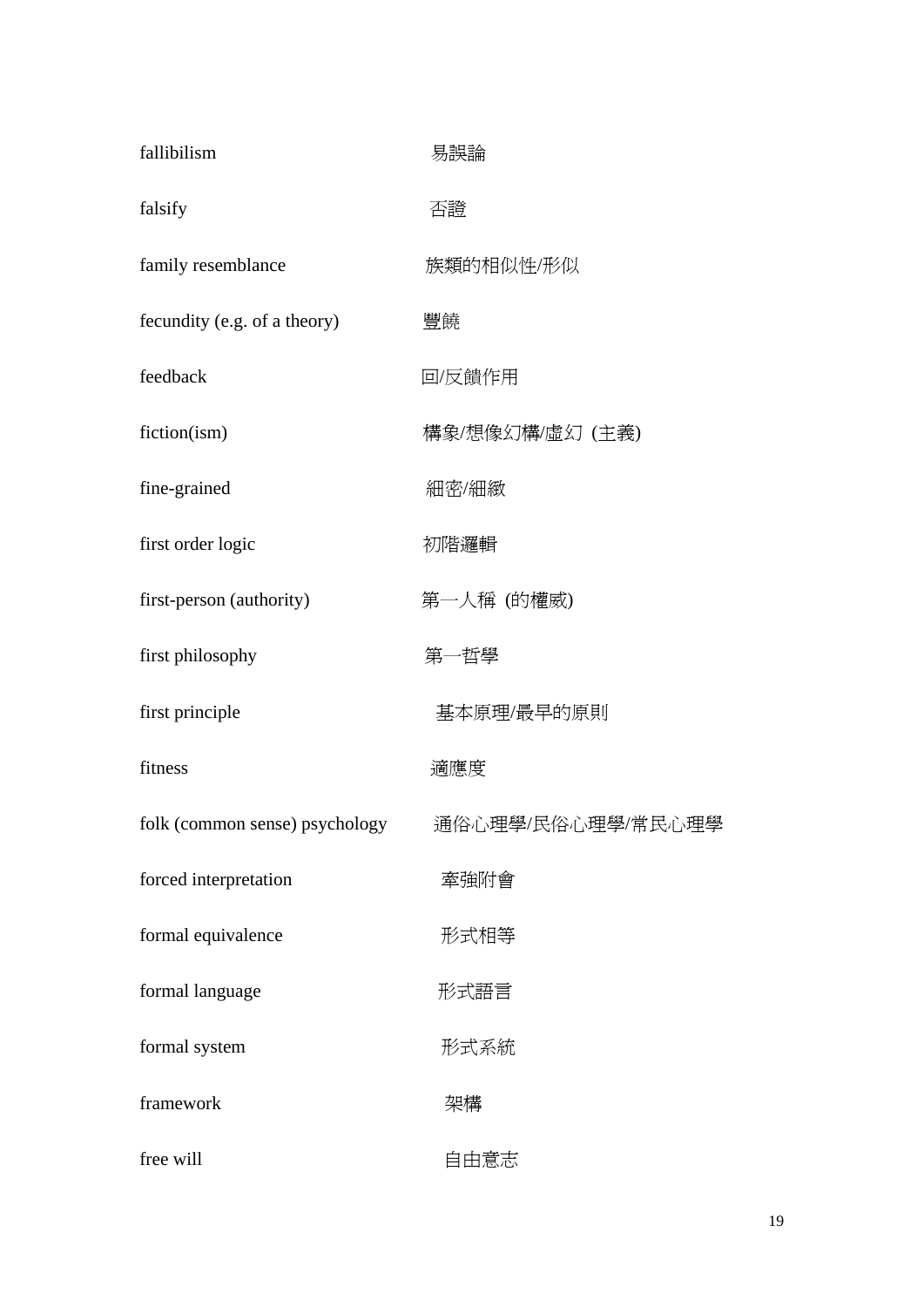| function (the causal role a<br>part plays in a system) | 功能                |
|--------------------------------------------------------|-------------------|
| function (in logic and math)                           | 函數                |
| $-G-$                                                  |                   |
| gambler's (fallacy)                                    | 賭徒 (的謬誤)          |
| generalization                                         | 通則性/普通性/普遍性       |
| (to) generalize                                        | 推廣/泛化/概括          |
| generics                                               | ─般屬性學             |
| genetic (fallacy)                                      | 起源 (謬誤)           |
| gestalt switch                                         | 完形轉換/蓋士塔轉換        |
| <b>Gettier Problem</b>                                 | 葛棣爾的問題            |
| (the) given (in experience)                            | 所予/現成就有/授體/給予     |
| global                                                 | 全盤                |
| Godel's Incompleteness Theorem                         | 葛德爾不完全定理/葛德爾不完備定理 |
| <b>Godel Sentence</b>                                  | 葛德爾語句             |
| gradiant of meaning                                    | 意義的斜坡             |
| Grue Problem (also, New Riddle<br>of Induction)        | 綠藍色問題 (歸納的新迷語)    |
| -H-                                                    |                   |
| hard/easy problem distinction                          | 艱難/淺易問題的區別        |

20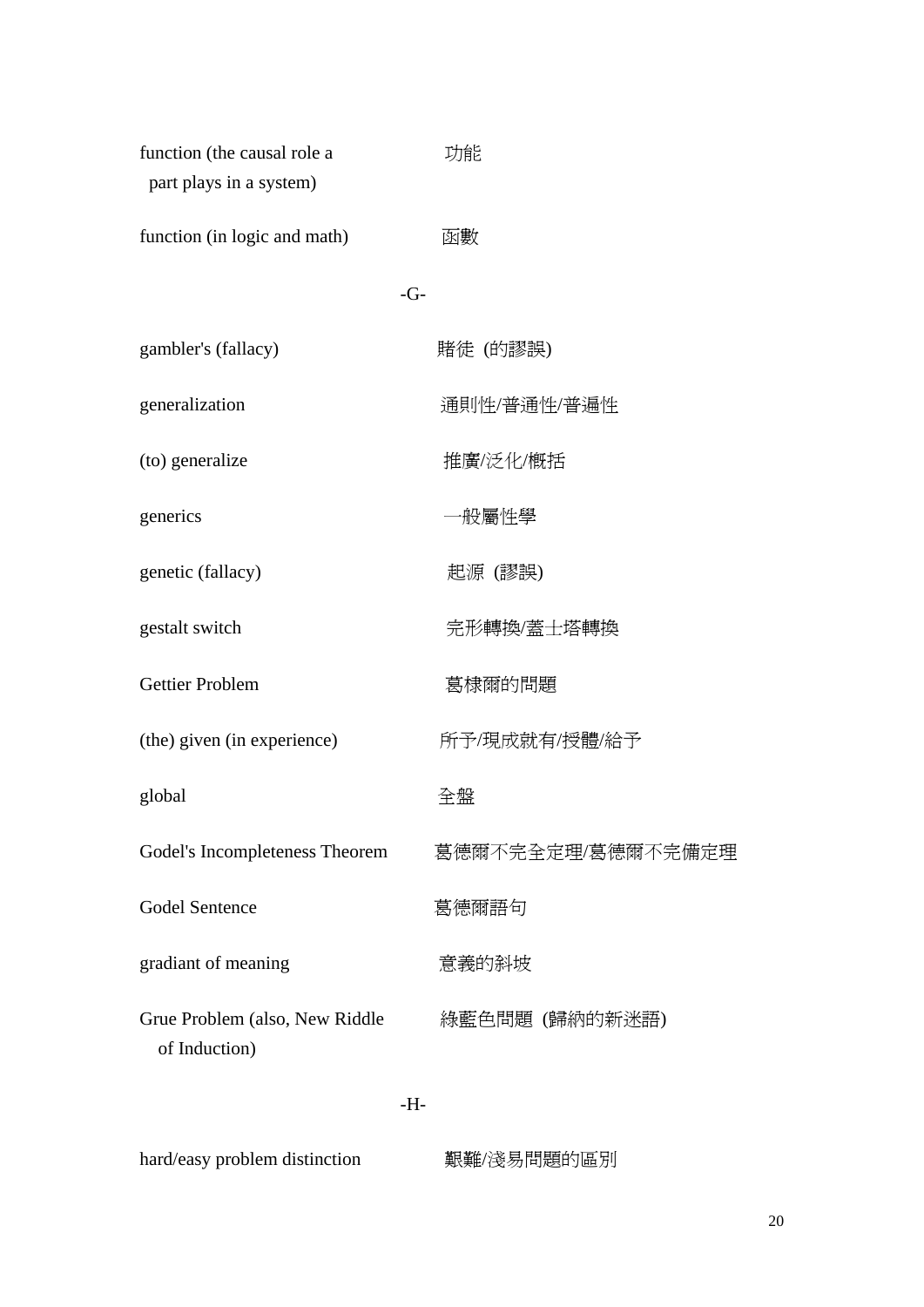| (hasty) conclusion,<br>generalization, induction | (妄下/輕下/草率) 斷語, 概括, 歸納 |  |
|--------------------------------------------------|-----------------------|--|
| Hempel's Raven<br>(See, Raven Paradox)           | 烏鴉吊詭                  |  |
| heterogeneous (heterogeneity)                    | 異質(性)                 |  |
| heuristic                                        | 啓發式/常識判斷/探索           |  |
| hierarchy                                        | 層階/層級/層級次             |  |
| higher-order                                     | 高階                    |  |
| historical particulars                           | 歷史殊相                  |  |
| holism                                           | 整體論                   |  |
| homogeneity constraint                           | 同質性限制條件               |  |
| homogeneous (homogeneity)                        | 同質(性)                 |  |
| human idiosyncrasy                               | 人類私見                  |  |
| hypostatize/hypostatization                      | see, "reification"    |  |
| hypotheses non fingo<br>("I make no hypotheses") | 吾不作假設                 |  |
| hypothetico-deductive method                     | 假設演繹法                 |  |
| $-I-$                                            |                       |  |
| (iconic) representation                          | (圖像/相像) 表徵            |  |
| (iconic) sign                                    | (圖像/相像) 記號            |  |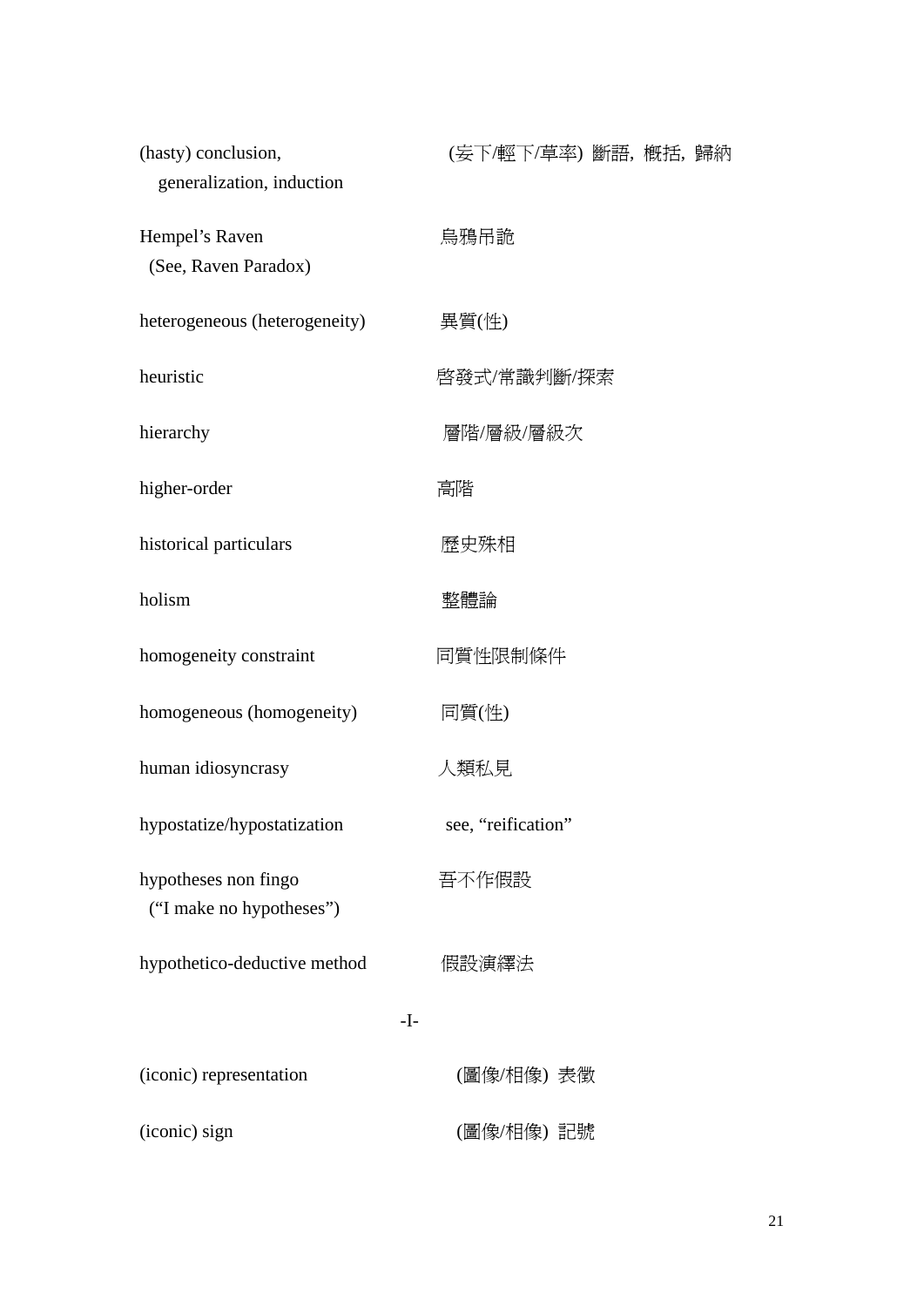| idea, ideas                                              | 觀念              |
|----------------------------------------------------------|-----------------|
| identity                                                 | 等同/認一/同一        |
| identity statements                                      | 等同述句            |
| ideology                                                 | 意識(形/型)態        |
| "ifthen" relation                                        | "如言"關係          |
| if and only if,<br>(also, iff)                           | 若且唯若/有而且只有/當且僅當 |
| ignorance (argument to)<br>("argumentum ad ignorantiam") | 導向無知 (的論證)      |
| illusion                                                 | 幻覺              |
| image                                                    | 象喻/心像           |
| imaginative leap                                         | 想像跳躍            |
| immanent                                                 | 內在              |
| immanence                                                | 内在觀             |
| impersonal                                               | 不具人格的/無關乎個人     |
| implausible (implausibility)                             | 不真確(性)          |
| implement                                                | 具體實現            |
| implicit                                                 | 隱晦不明/內含/非明文     |
| imply, implication                                       | 蘊涵/涵蘊/引發/含意/隱含  |
| improbable                                               | 不概然             |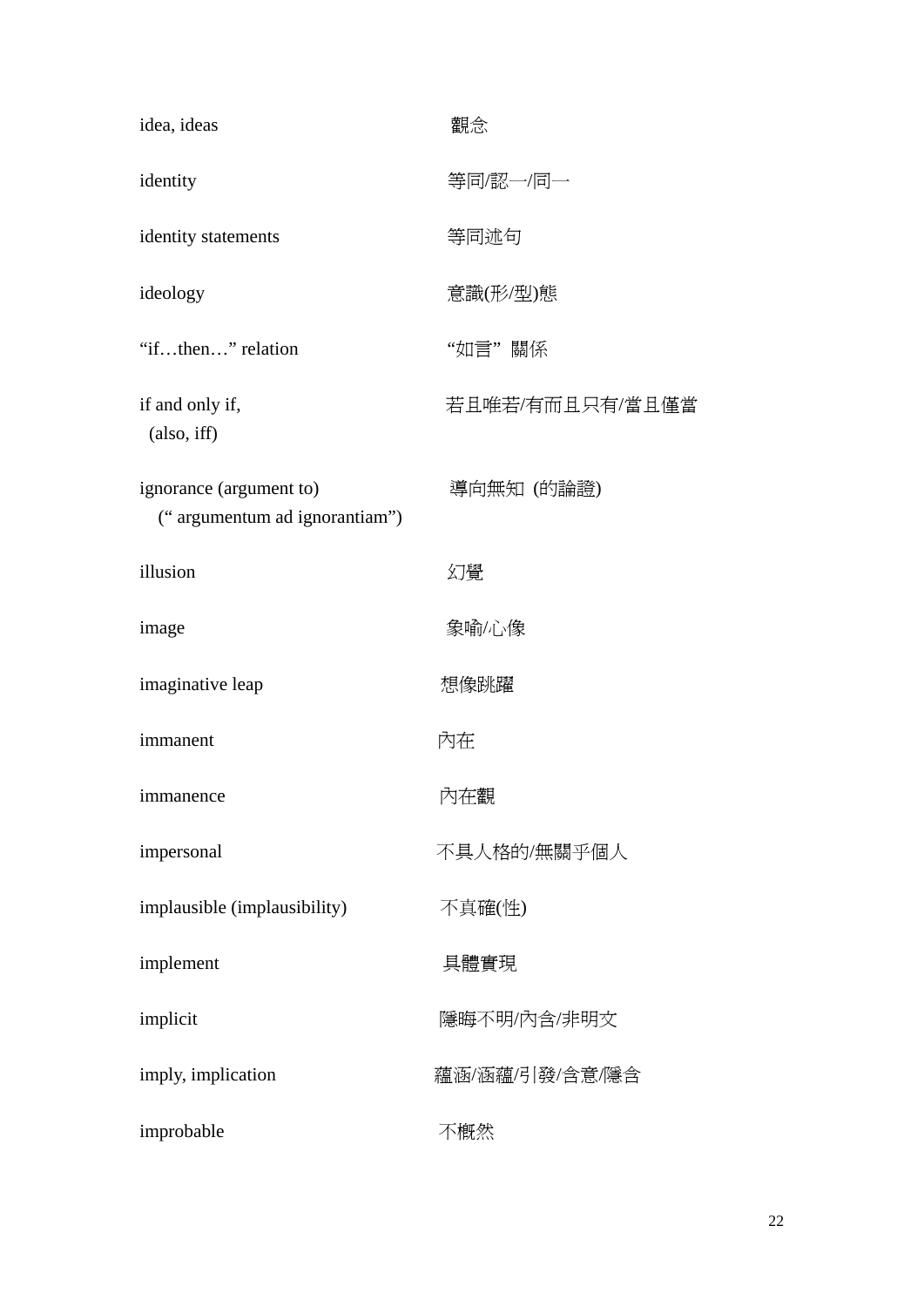| included in                                                | 包含於        |
|------------------------------------------------------------|------------|
| incoherence (also see, "coherence") 不連貫                    |            |
| incommensurable                                            | 不可共量       |
| incompatible (incompatibility)<br>(also see, "compatible") | 不相容(性)     |
| inconsistent (inconsistency)<br>(also see, "consistent")   | 不一致(性)     |
| incorrigible<br>(also see, "corrigible")                   | 不能修正的      |
| independent events                                         | 獨立的事件      |
| independently supported                                    | 受到了獨立支持    |
| independently testable                                     | 可被獨立地測試    |
| indeterminacy                                              | 不確定論       |
| indexical                                                  | 指示性表示/標示性的 |
| indexical sign                                             | 索引記號       |
| indicate                                                   | 標示         |
| indicative                                                 | 指直述語句      |
| indicative conditional                                     | 指示條件句      |
| individual                                                 | 個體         |
| individuate                                                | 個別化/個體化    |
| induction                                                  | 歸納         |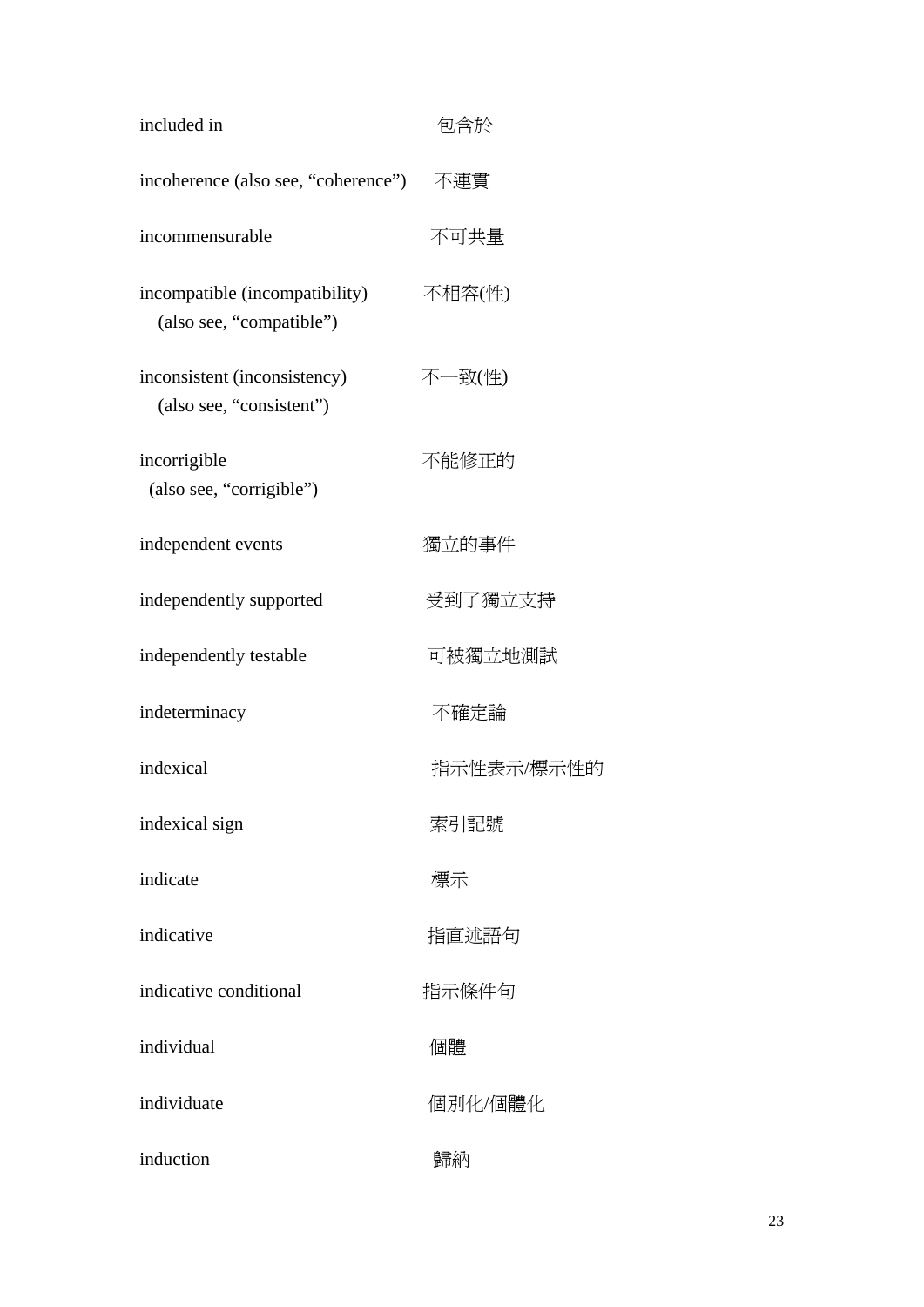| inertia (principle of)                                      | 慣性 (原理)                 |
|-------------------------------------------------------------|-------------------------|
| infer, inference<br>"from X to infer Y"                     | 推論/推演/推斷<br>"從 X 推演出 Y" |
| inference rules                                             | 推論規則                    |
| inference to the best explanation<br>(also see "abduction") | 達到最佳說明的推論               |
| infinite regress                                            | 無窮後退/無限後退/無限回溯          |
| information                                                 | 訊息                      |
| inherent                                                    | 固有的                     |
| initial assumption                                          | 起始的假設                   |
| initial (or, antecedent) conditions                         | 先行條件/初始條件               |
| innate (biological)                                         | 先天/天生/天賦                |
| inner ostension                                             | 內在例示                    |
| input—output similarity                                     | 輸入—輸出相似性                |
| inquiry                                                     | 探究/探討                   |
| inscrutability of reference                                 | 指涉的不可測度說                |
| insight                                                     | 透視/洞察力                  |
| instance                                                    | 個例                      |
| instantiation                                               | 例化                      |
| instinct                                                    | 本能                      |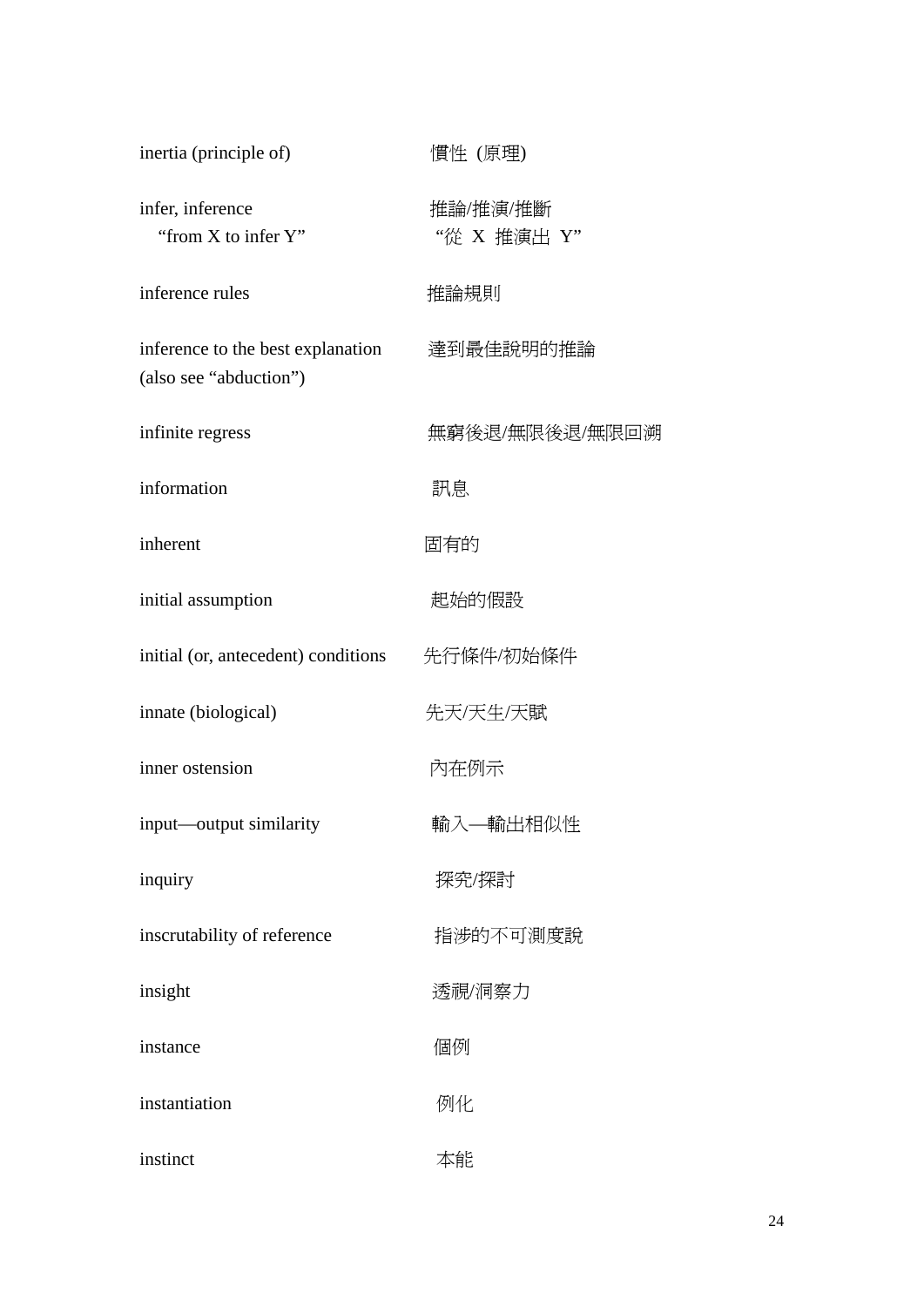| instrumentalism                                        | 工具論                     |
|--------------------------------------------------------|-------------------------|
| insufficient statistics                                | 不充分統計                   |
| integrity                                              | 整合性                     |
| intend, intention                                      | 意圖                      |
| intension                                              | 內涵/內包/涵意                |
| intensionality (with an "s")                           | 內涵屬性                    |
| intentionality (with a "t")<br>"original"<br>"derived" | 意向性/意指性<br>"原始"<br>"衍生" |
| intentional idioms                                     | 意向性語詞                   |
| intentional stance                                     | 意向態勢                    |
| intentional strategy                                   | 意向策略                    |
| interaction                                            | 互動/交互作用                 |
| interchangeability                                     | 可相互替換性                  |
| internalize                                            | 內化                      |
| interpretation                                         | 解釋/詮釋                   |
| intersubjective                                        | 互為主體/主體際                |
| intrasubjective                                        | 內在主體                    |
| intrinsic                                              | 本質/原始/內在的               |
| introspection                                          | 內省/內視                   |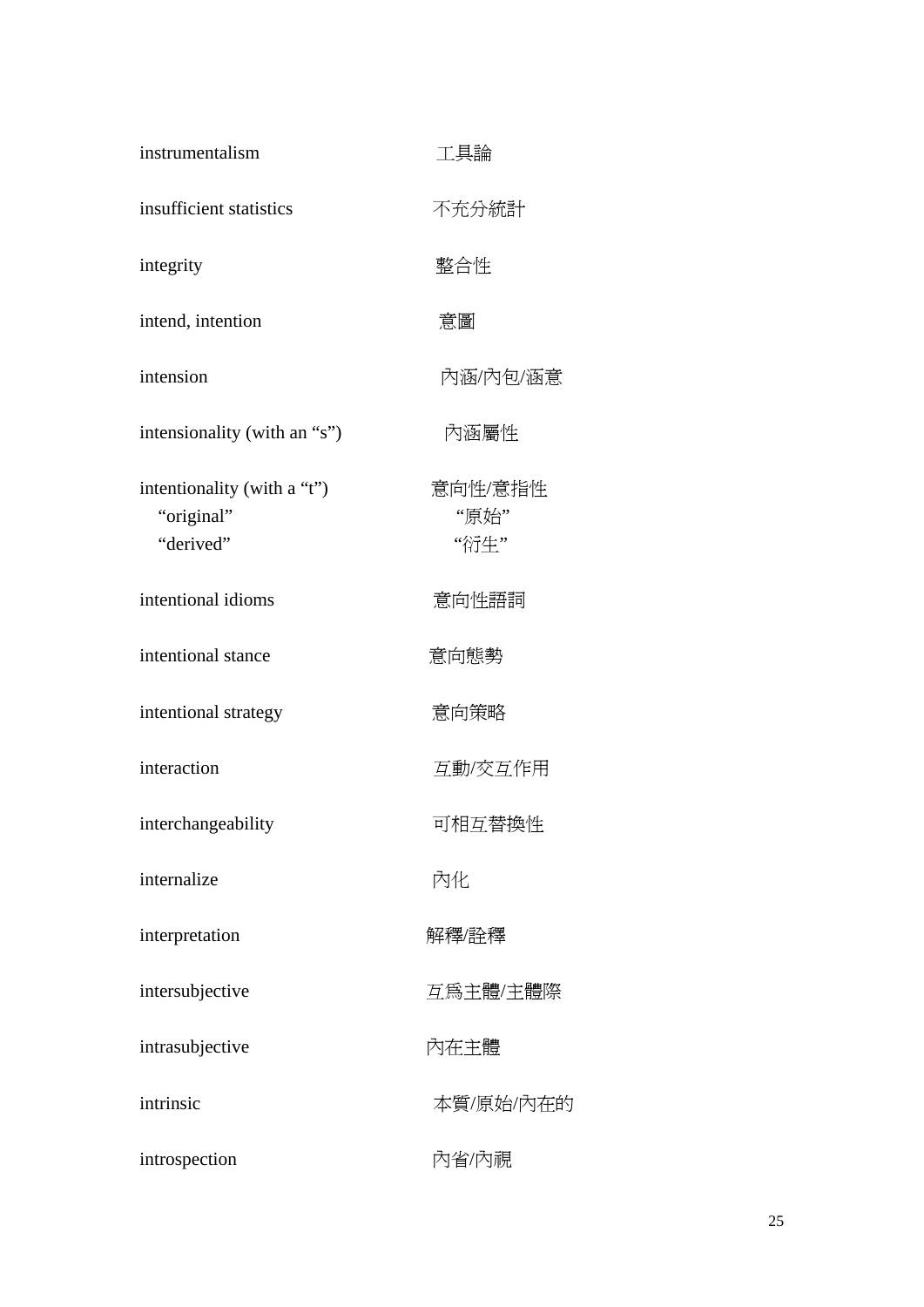| intuition                                               | 直覺/直觀          |  |
|---------------------------------------------------------|----------------|--|
| invalid                                                 | 無效的/不確當的       |  |
| invariant features                                      | 不變的性質          |  |
| inverse relation                                        | 負相關            |  |
| inverse square (law of)                                 | 平方反比 (定律)      |  |
| inverted spectrum thought experiment 逆反光譜(or, 倒轉光譜)思維實驗 |                |  |
| "ipso facto"<br>("in accordance with fact itself")      | 按照事實           |  |
| irony                                                   | 譏諷             |  |
| "is—ought" (fallacy)                                    | "實然—應然"(謬誤)    |  |
| isomorphic with                                         | 同構於            |  |
| isomorphism                                             | 同態結構           |  |
| iterate                                                 | 重複             |  |
| $-J-$                                                   |                |  |
| joint method of agreement<br>and disagreement           | 求同差異並用         |  |
| justify, justification                                  | 證成/確證/核證/辯護/辯解 |  |
| $-K$ -                                                  |                |  |

Kinetic Theory **動力說**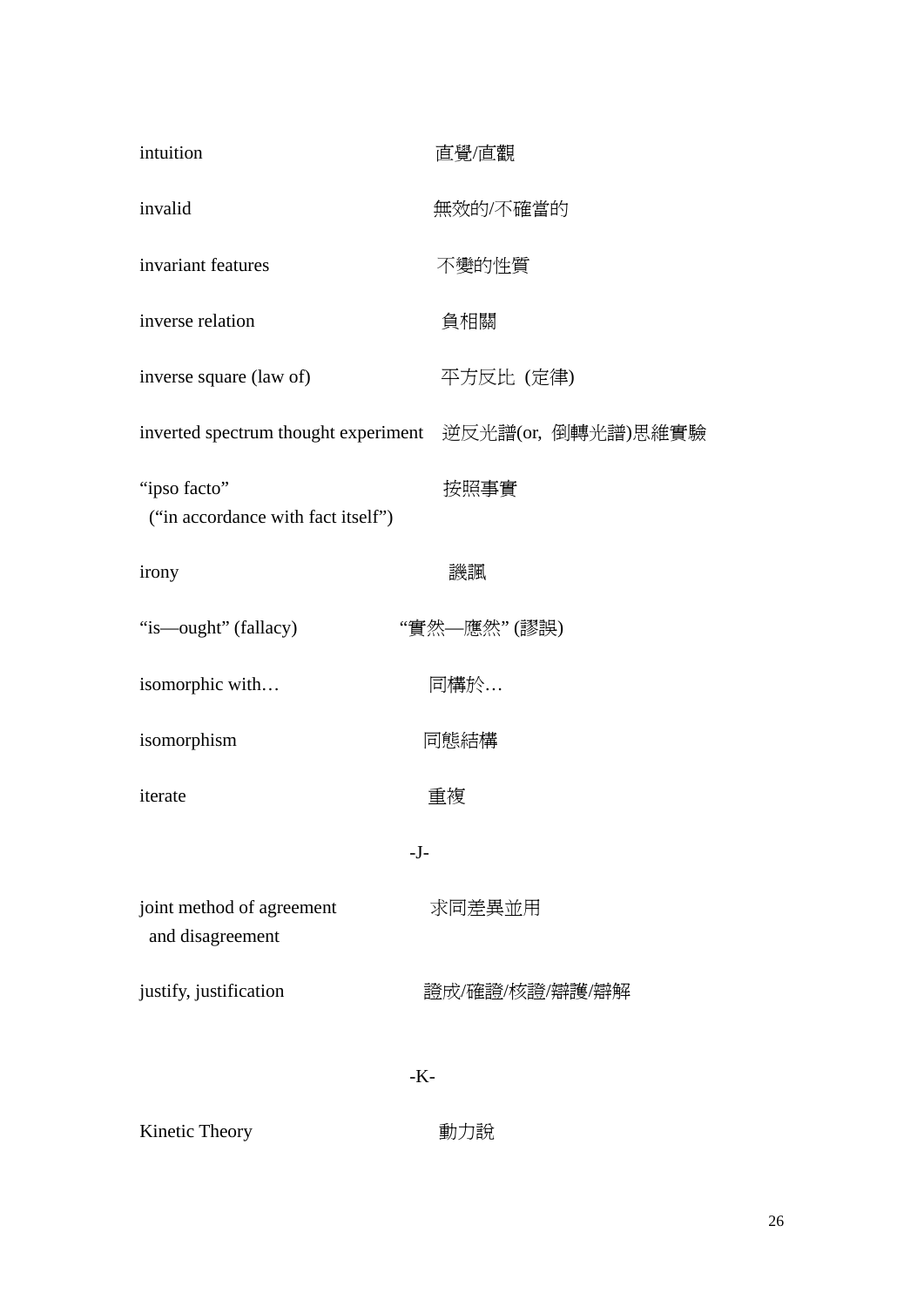| Kinesthetic                                          | 像運動的                                                       |
|------------------------------------------------------|------------------------------------------------------------|
| knowing how                                          | 知道如何                                                       |
| knowing that                                         | 知道甚麼                                                       |
|                                                      | knowledge (as, "justified, true, belief") 有理由成立的真信念/證成的真信念 |
| knowledge (by acquaintence)                          | (當下/直接/習見) 的知識                                             |
| knowledge (by description)                           | 描述的知識                                                      |
| $-L$ -                                               |                                                            |
| latent                                               | 潛存的                                                        |
| law (scientific)                                     | 定律/律則/法則 (科學)                                              |
| law of inverse variation<br>(intension or extension) | 反變律<br>(內涵或外延)                                             |
| language of thought<br>(also called, "mentalese")    | 思想語言/心靈內的語言                                                |
| level                                                | 層次/層面/層界                                                   |
| liar paradox<br>("What I am now saying is false.")   | 說謊者詭論<br>("我現在說的是假話.")                                     |
| limited rationality                                  | 有限理性                                                       |
| limiting principles                                  | 有限原理                                                       |
| literal meaning                                      | 正式意義/字面意義                                                  |
| local                                                | 局部區域性                                                      |
| logical connectives                                  | 邏輯運詞                                                       |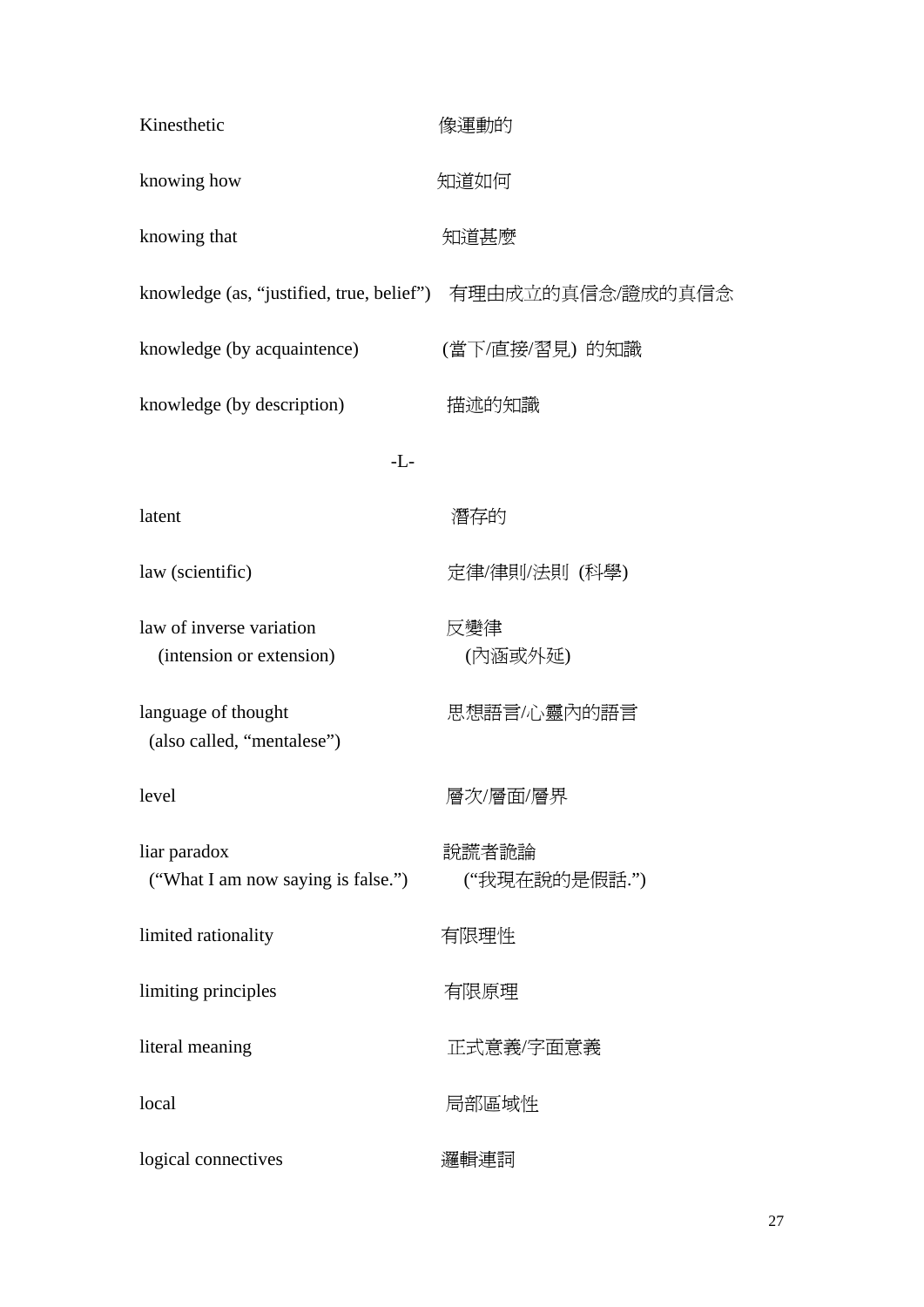| logical consequence  | 邏輯論結      |
|----------------------|-----------|
| logical empiricism   | 邏輯經驗論     |
| logical entailment   | 邏輯承繼      |
| logical equivalence  | 邏輯等價/邏輯對等 |
| logical implication  | 邏輯蘊涵      |
| logical inference    | 邏輯推理      |
| logical operations   | 邏輯運算      |
| logical operators    | 邏輯運算子     |
| logical positivism   | 邏輯實證論     |
| logical possibility  | 邏輯的可能性    |
|                      | $-M$ -    |
| manifest             | 呈顯/顯現     |
| mass                 | 質量        |
| material implication | 實質蘊含      |
| materialism          | 唯物論       |
| matrix               | 基質/矩陣     |
| matters of fact      | 有關事實      |
| means that           | 意謂著       |
| measure              | 測度/計量     |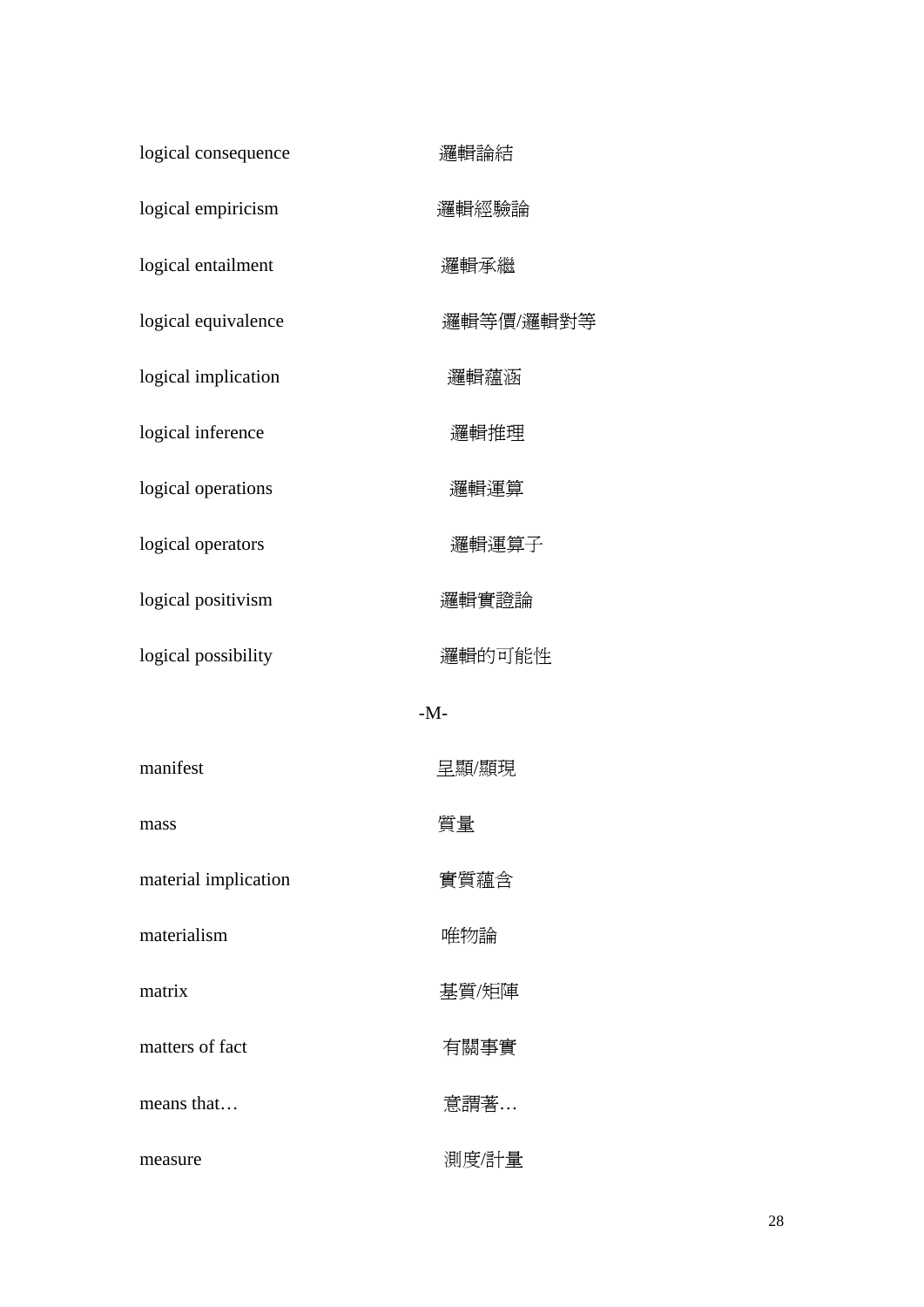| mechanical simulation                      | 機械模擬                      |
|--------------------------------------------|---------------------------|
| mechanism                                  | 機制/機械論                    |
| mental                                     | 心思/心智                     |
| mental imagery                             | 心理意象                      |
| mentalese                                  | see "language of thought" |
| mention                                    | 提指/提及                     |
| mereology                                  | 分體論                       |
| meta-                                      | 後設/在之後,在之上                |
| metaphor                                   | 比喻/隱喻                     |
| metaphysical principle                     | 形上原理                      |
| metaphysical statement                     | 形上陳述                      |
| mind-body problem                          | 心身問題/心物問題                 |
| modal                                      | 然態/模態/樣態                  |
| model                                      | 模式/釋模/模型                  |
| modularity                                 | 模組                        |
| modus ponens<br>("the putting style")      | 肯定前件論式                    |
| modus tollens<br>("the taking away style") | 逆斷離律/否定後件如言推理             |
| momentum                                   | 動量                        |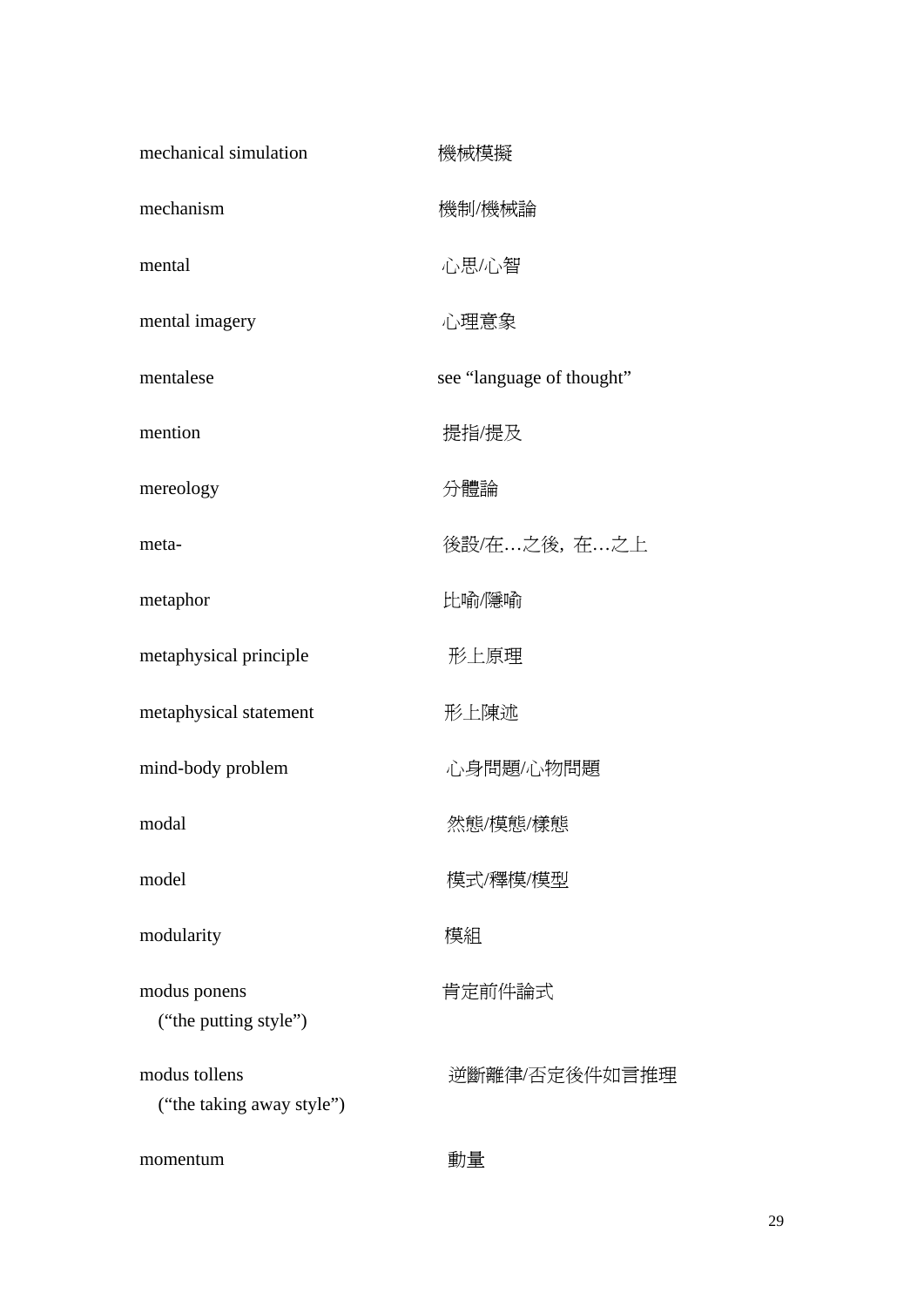| multiple realization                               | 多重實現             |
|----------------------------------------------------|------------------|
| mutatis mutandis<br>("with the necessary changes") | 加以必要的改變也可應用於     |
| mutual entailment                                  | 相互遞衍/相互解釋/互推     |
| mutually exclusive                                 | 互相排斥/互斥          |
| myth of double transduction                        | 雙重轉換的迷思          |
| myth of the given                                  | 給予的迷思            |
|                                                    | $-N$ -           |
| narrative                                          | 敘事               |
| narrow content                                     | 狹義/窄的內容          |
| natural kind                                       | 自然種類/自然類別        |
| natural regularity                                 | 自然規律             |
| natural selection                                  | 大擇               |
| natural sign                                       | 自然記號             |
| naturalized epistemology                           | 自然主義的知識論         |
| necessary condition                                | 必要條件             |
| necessity                                          | 必然性/必要性          |
| negate, negation<br>("not p")                      | 否定/否言<br>("非 p") |
| nominalism                                         | 唯名論/名目論          |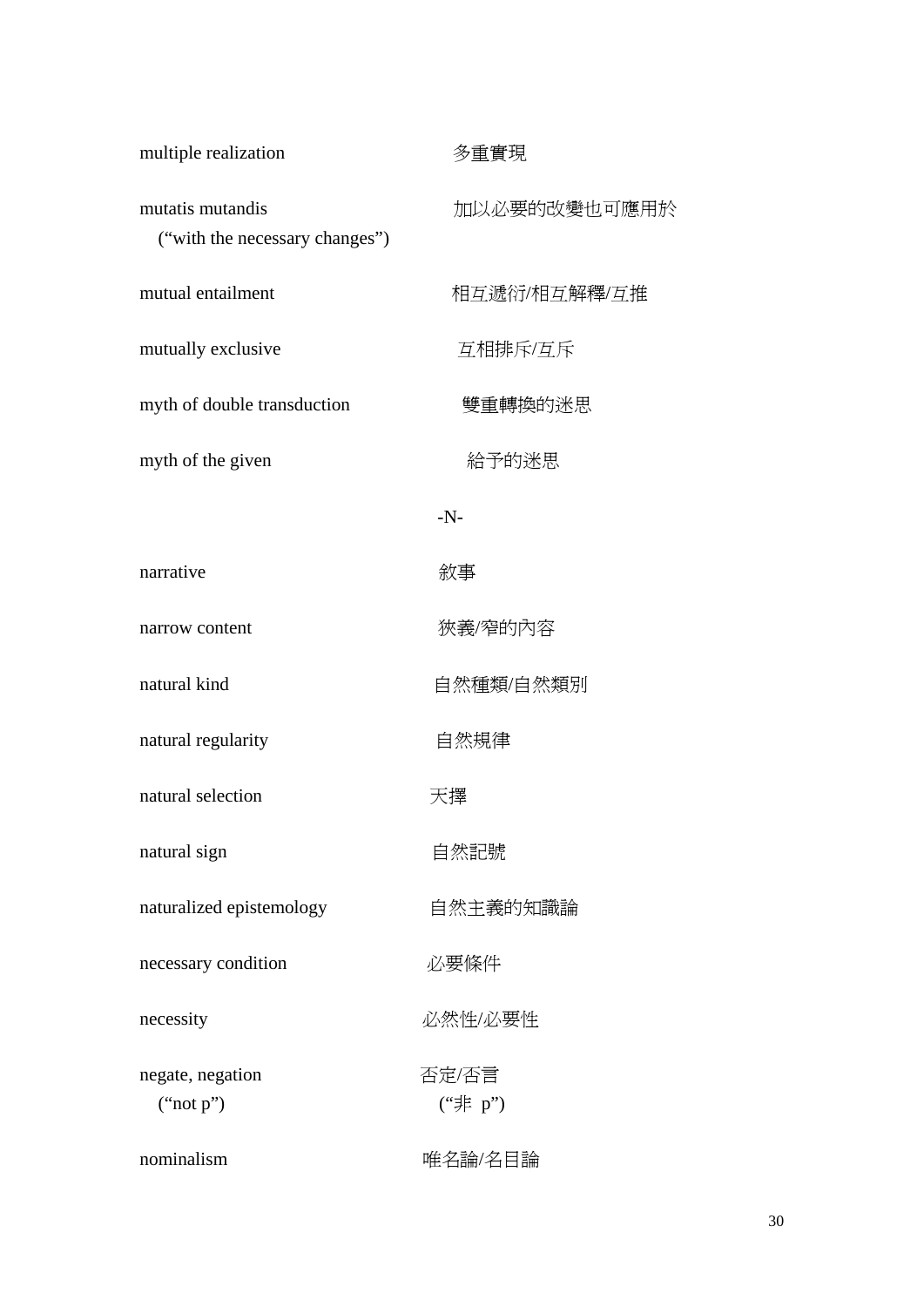| nomothetic                                                 | 律則性                         |  |
|------------------------------------------------------------|-----------------------------|--|
| non-conceptual content                                     | 非概念性內容                      |  |
| non sequitor<br>("does not follow from")                   | 不根據前提的推理/非自前提所引出的結論<br>不能推出 |  |
| normal science                                             | 常態科學                        |  |
| normative                                                  | 規範                          |  |
| null hypothesis                                            | 虛無假設                        |  |
| numerical identity                                         | 號數的同一                       |  |
| $-O-$                                                      |                             |  |
| object language                                            | 對象語言                        |  |
| obligation                                                 | 義務                          |  |
| obscurantism                                               | 蒙昧主義                        |  |
| observation language                                       | 觀察語言                        |  |
| observational vocabulary                                   | 觀察字彙                        |  |
| Occam's/Ochkam's/Ockam's Razor<br>(Also see, "parsimony.") | 奧坎剃刀/節約原理                   |  |
| occurent (state)                                           | 當下的/偶發 (狀態)                 |  |
| ontogeny                                                   | 個體發生                        |  |
| ontological                                                | 存有/本體論的                     |  |
| ontological commitment                                     | 本體論許諾                       |  |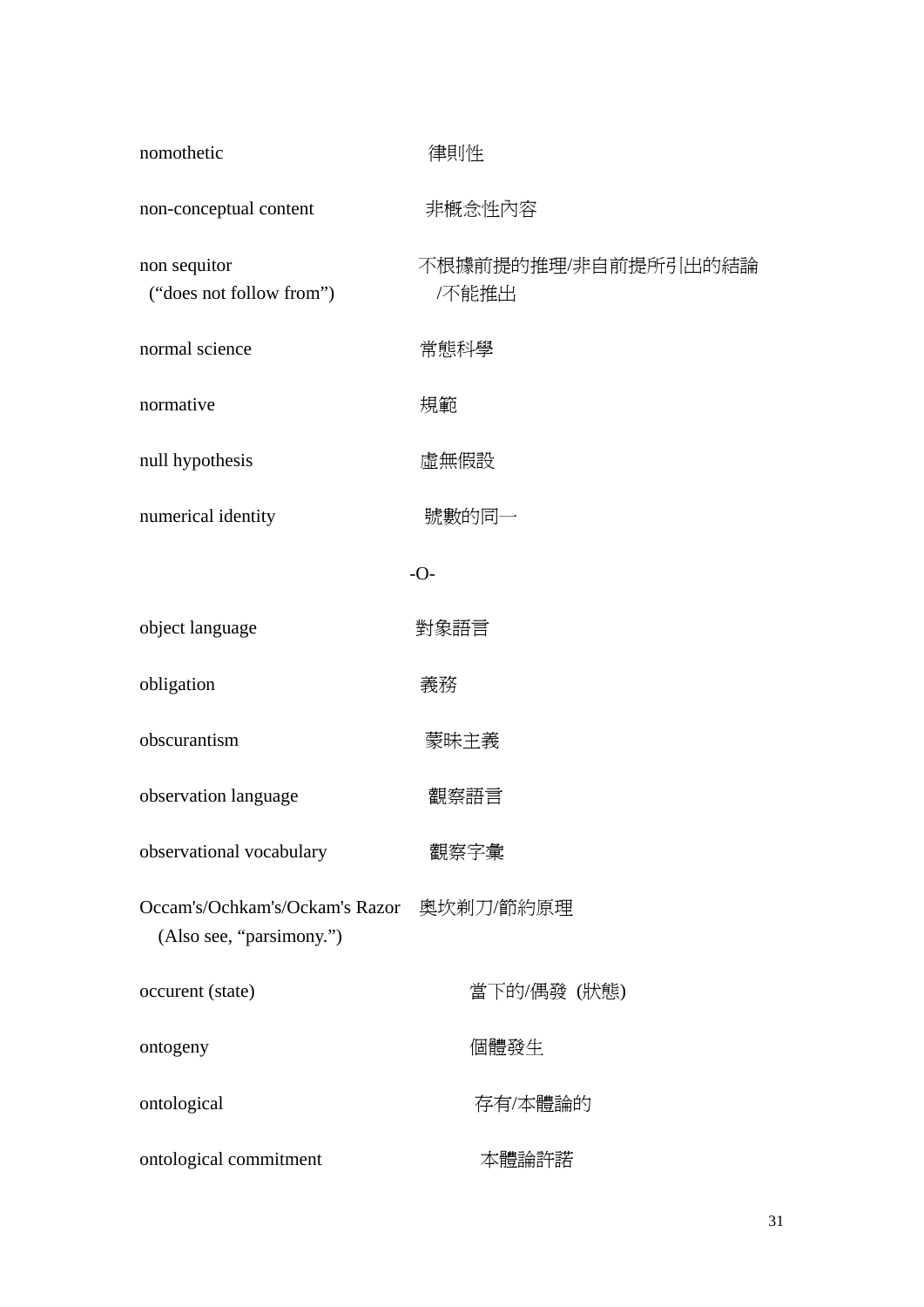| ontological relativity         | 存有論的相對論          |
|--------------------------------|------------------|
| opaque context                 | 晦暗脈絡             |
| operational definition         | 操作性定義/運作性定義      |
| opposites                      | 對立面              |
| optimality                     | 最佳化              |
| optimum                        | 最適點              |
| ordinary language (philosophy) | 日常語言 (哲學)        |
| organizing principle           | 組織原則             |
| ostension                      | 指物/指稱            |
| ostensive definition           | 直指法/例示性定義/直接證明定義 |
| other minds                    | 他人心靈/他心          |
| ought                          | 應然/應當            |
| overall evaluation             | 全盤評價             |
| overgeneralize                 | 以偏概全法            |
| override                       | 凌駕               |
| $-P-$                          |                  |
| pain (of the body)             | 肉體苦痛             |
| pain (of the mind, anguish)    | 精神焦慮             |
| paradigm                       | 典範/範例            |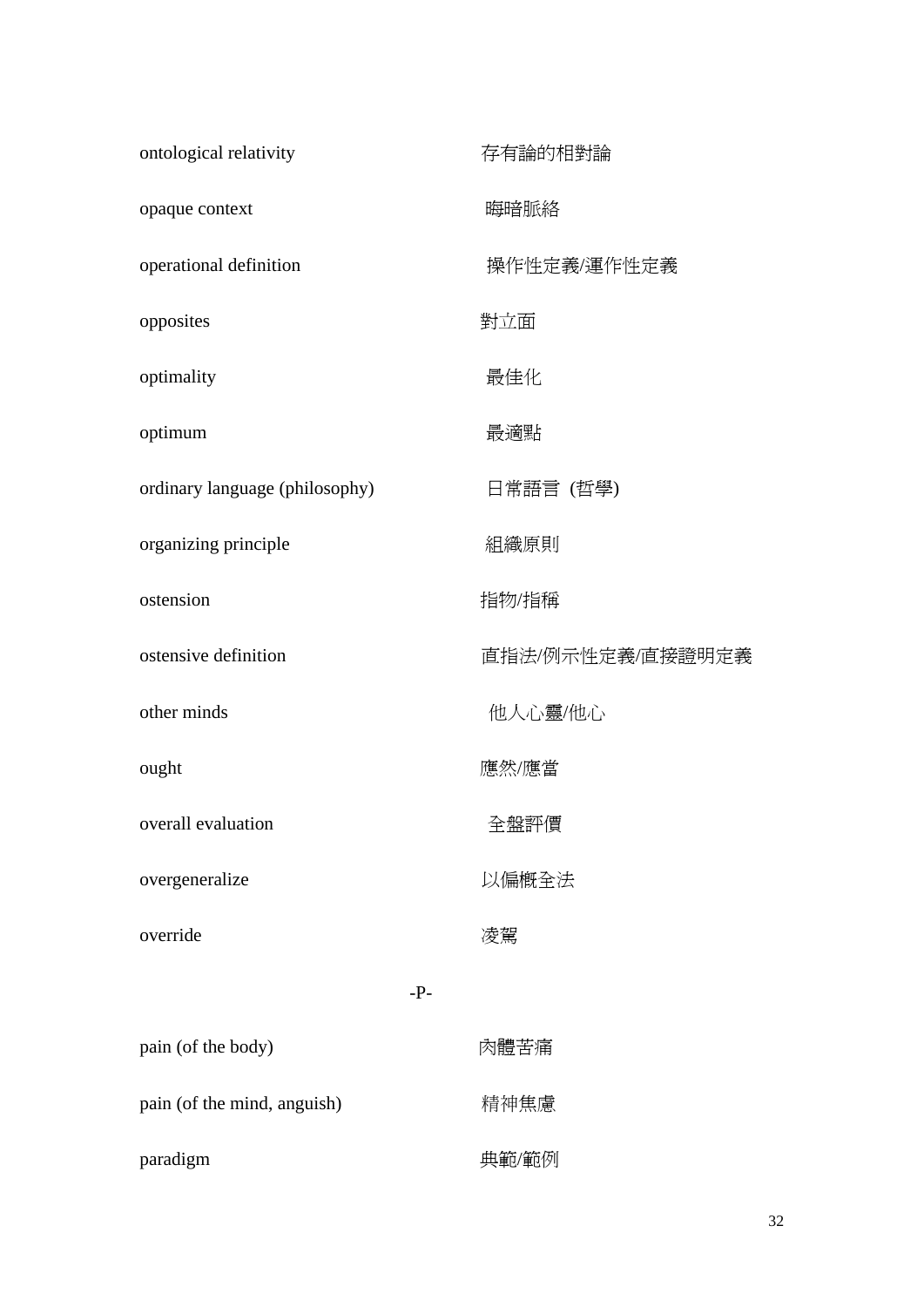| parameters                                          | 參數                     |
|-----------------------------------------------------|------------------------|
| paradox                                             | 吊詭/詭論/悖謬/悖論            |
| parallel distributed processing (PDP)               | 平行分散處理                 |
| parochialism                                        | 偏狹觀點                   |
| parsimony<br>(Also see, "Occam's Razor")            | 節約/簡單化/節省              |
| particulars                                         | 特稱                     |
| pattern                                             | 模式/模型/圖型/組型            |
| pattern recognition                                 | 模式辨認/組型辨認              |
| perceptual knowledge                                | 知覺知識                   |
| peripheral                                          | 周邊                     |
| per se<br>("by itself")                             | 通過自身/在本質上              |
| percepts                                            | 知覺印象                   |
| personal identity                                   | 個人身份的同一性/人格同一性/正身      |
| persuasive definition                               | 導誘界說                   |
| petitio principii<br>("asking for the first thing") | see "beg the question" |
| phenomenal experience                               | 現象經驗                   |
| phenomenological description                        | 現象學描述                  |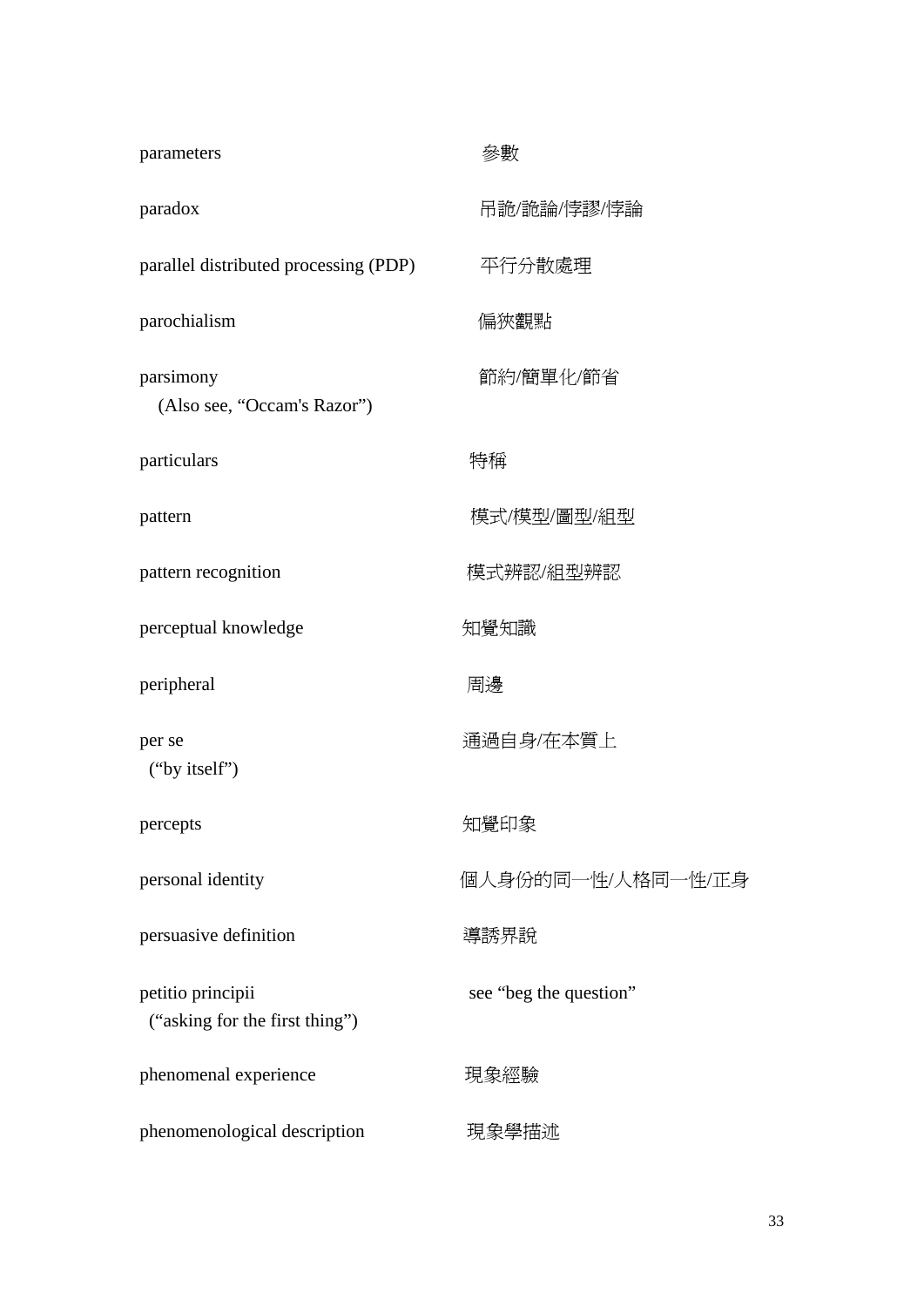| phenomenological quality                                              | 現象性質                        |
|-----------------------------------------------------------------------|-----------------------------|
| phlogistic chemistry                                                  | 燃素化學                        |
| phlogiston                                                            | 燃素                          |
| phrenology                                                            | 腦相學                         |
| phylogeny                                                             | 系統發生                        |
| physical symbol system                                                | 物理符號系統                      |
| pictorial thinking                                                    | 圖象思維                        |
| placebo (effect)                                                      | 安慰劑 (效應)                    |
| plasticity                                                            | 可塑性                         |
| plausibility                                                          | 合理性                         |
| point to                                                              | 指向                          |
| polar concepts                                                        | 極性概念                        |
| positivism                                                            | 實證論/實證主義                    |
| possible world (semantics)                                            | 可能世界 (語意學)                  |
| post hoc ergo propter hoc<br>("after this therefore because of this") | 居其後,是以因其故/居後的謬誤/<br>錯誤原因的謬誤 |
| postulate                                                             | 公設                          |
| potential falsifier                                                   | 潛在的否證項                      |
| practical reason                                                      | 實踐理性                        |
| pragmatism                                                            | 實效論/實用主義                    |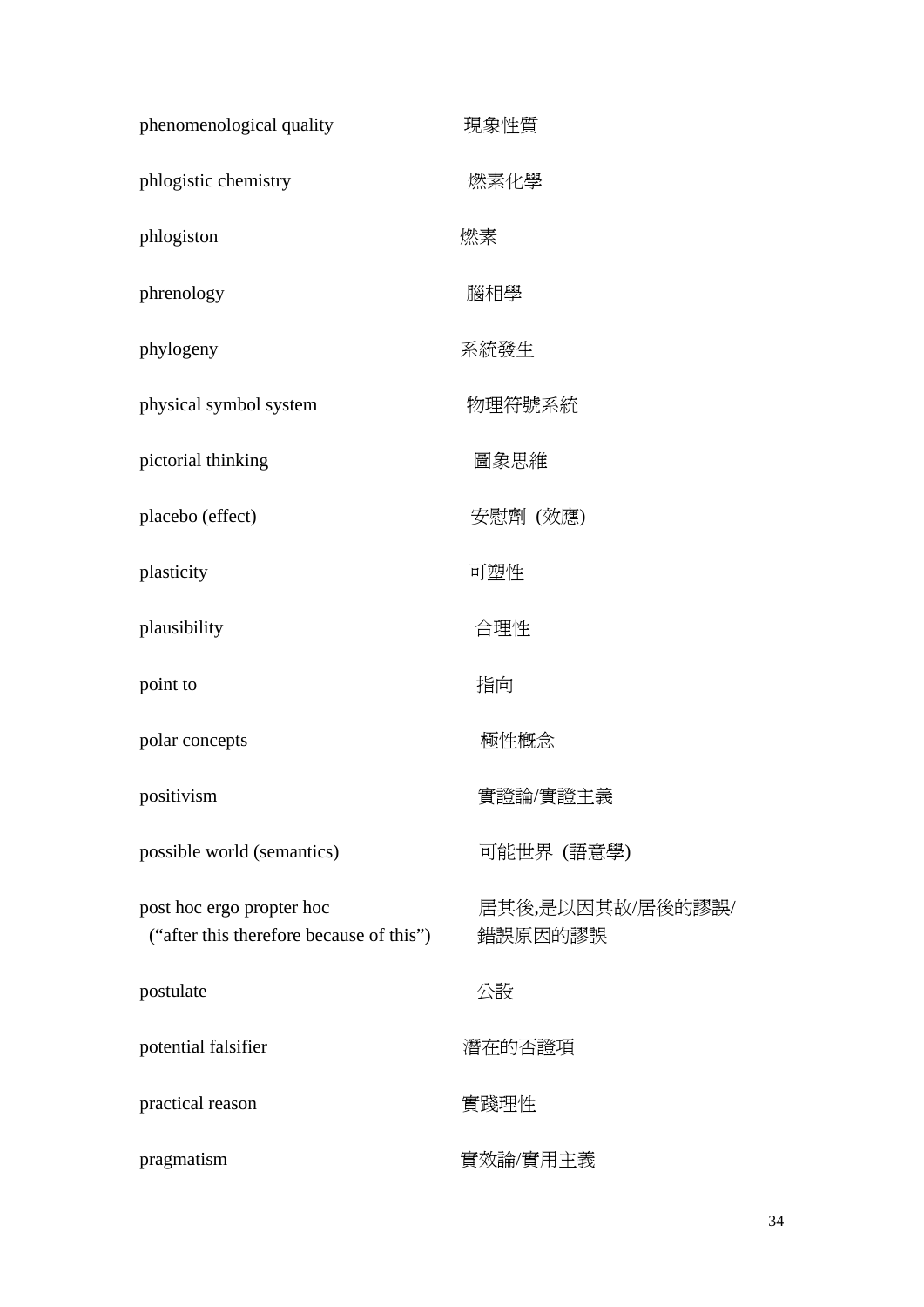| precise (precision)                                   | 精確(性)                  |
|-------------------------------------------------------|------------------------|
| pre-condition                                         | 先決條件                   |
| predicament                                           | 困局                     |
| predicate, predicate term<br>(two place, three place) | 述詞/賓詞/謂詞/屬性<br>(二元,三元) |
| predictive equivalence                                | 預測性的等價                 |
| prefer, preference                                    | 偏好/喜好度                 |
| prejudge, prejudgement                                | 先斷/預斷                  |
| premise                                               | 前提                     |
| prescriptive                                          | 規範/規定                  |
| presuppose, presupposition<br>("X presupposes $Y$ ")  | 預設<br>("X 預設了 Y")      |
| prima facie<br>("at first view")                      | 表面/初看/初始               |
| prime number                                          | 素數                     |
| primitive                                             | 基始                     |
| prior                                                 | 在先                     |
| prior knowledge                                       | 先有知識                   |
| prior probability<br>(Also see, "Bayes Law.")         | 先行概然率/先驗機率             |
| prisoner's dilemma                                    | 囚犯兩難                   |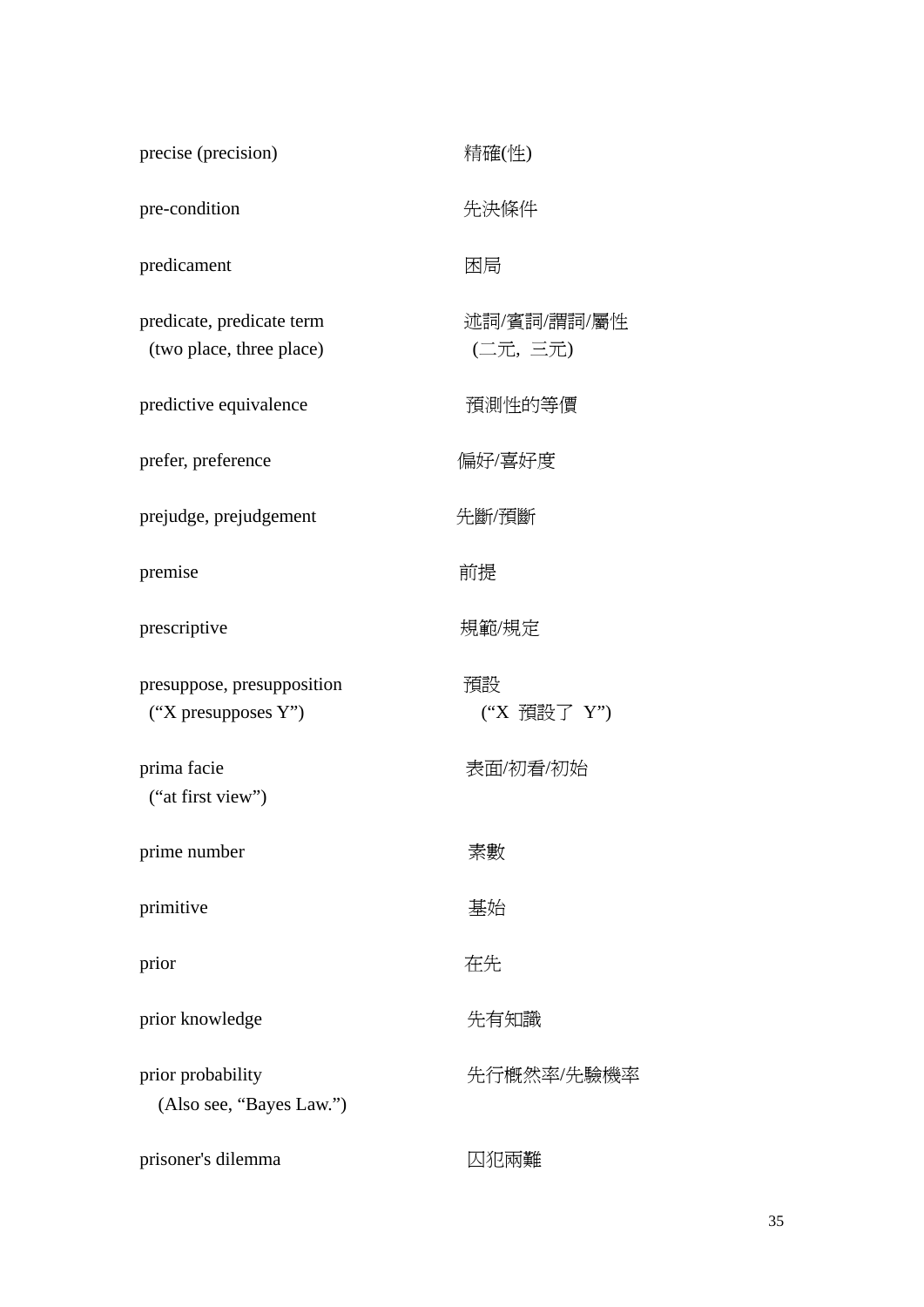| private language argument           | 私有語言論證                        |
|-------------------------------------|-------------------------------|
| privileged access                   | 特許通道/專利通路/特權通道                |
| probability                         | 概然性/機率/或然性                    |
| procedural                          | 程序性                           |
| process                             | 歷程/過程                         |
| productivity                        | 生產性                           |
| projectability                      | 可投射性                          |
| proof by contradiction              | See, "Reduction ad absurdum." |
| property<br>("macro-" and "micro-") | 性質/特質/特性<br>("巨觀-" and "微觀-") |
| proposition                         | 命題                            |
| propositional attitude              | 命題態度                          |
| propositional content               | 命題內容                          |
| proprioception                      | 身體的感覺                         |
| prosopagnosia                       | 臉部辨識喪失症                       |
| proto-science                       | 初級科學                          |
| prototype                           | 原型                            |
| provincialism                       | 群體偏執                          |
| provisional conclusion              | 暫時的結論                         |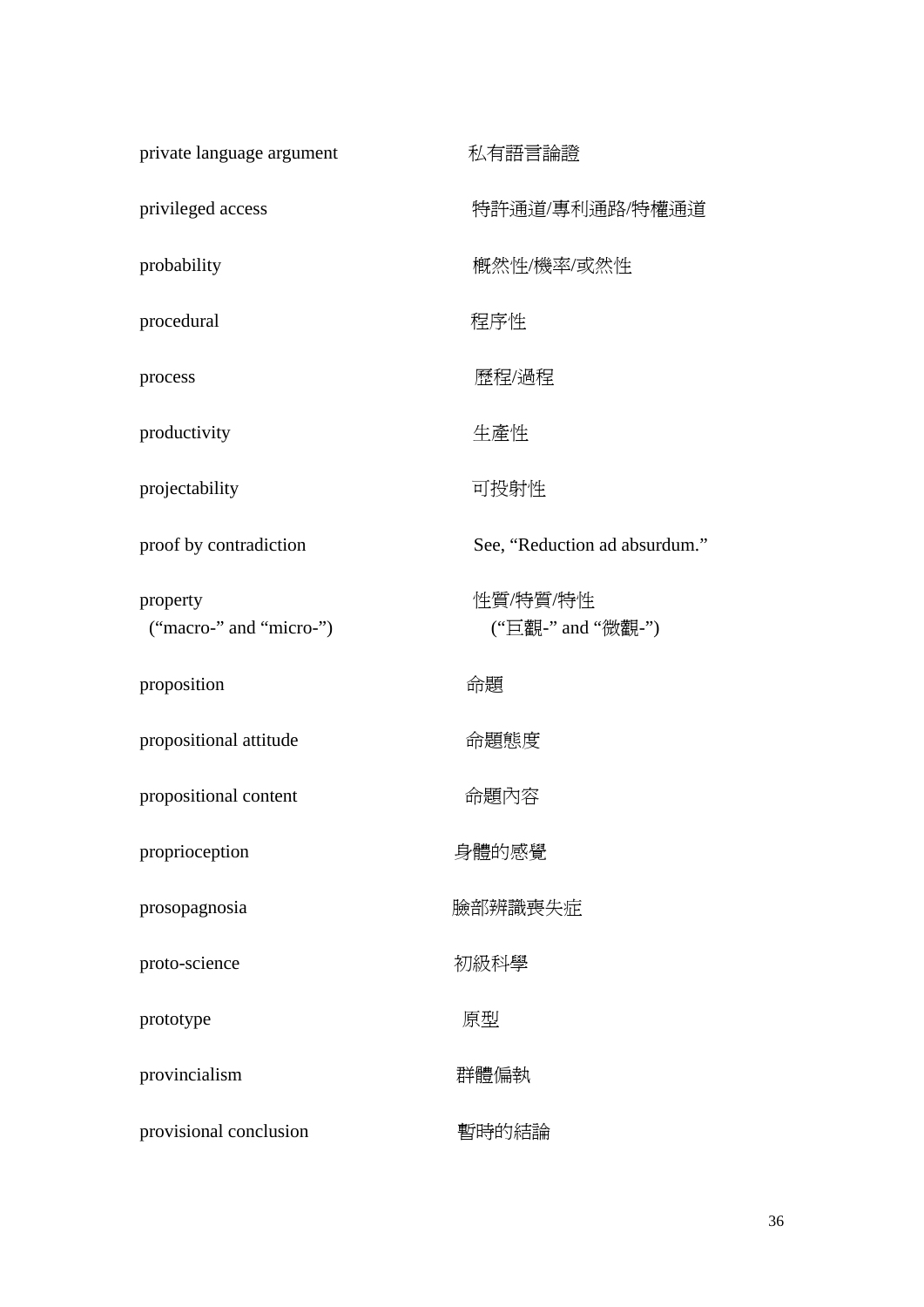| proximate cause<br>(also see, "distal cause") | 近因                |
|-----------------------------------------------|-------------------|
| pseudo-problem                                | 虛假的問題/有擬似問題/擬問題   |
| pseudo-science                                | 僞科學               |
| psychological predicates                      | 心理學述詞             |
| public knowledge                              | 公眾知識              |
| puzzle-solving                                | 解迷                |
|                                               | $-Q-$             |
| quale, qualia                                 | 質包/質感/感質/直感/感官質包  |
| qualities (primary and secondary)             | 特性/性質 (首要 and 次要) |
| quandary                                      | 困惑                |
| quantified variables                          | 量化變元/量括           |
| quantifier                                    | 量詞                |
| quantitative—qualitative                      | 定量的—定性的           |
| quasi-                                        | 擬似-/準-/類似-        |
| questionable cause                            | 可疑因               |
| Q.E.D.<br>("quod erat demonstrandum")         | 可被推證出來的論斷         |
| quibble                                       | 吹毛求疵              |
| quiddity                                      | 本質                |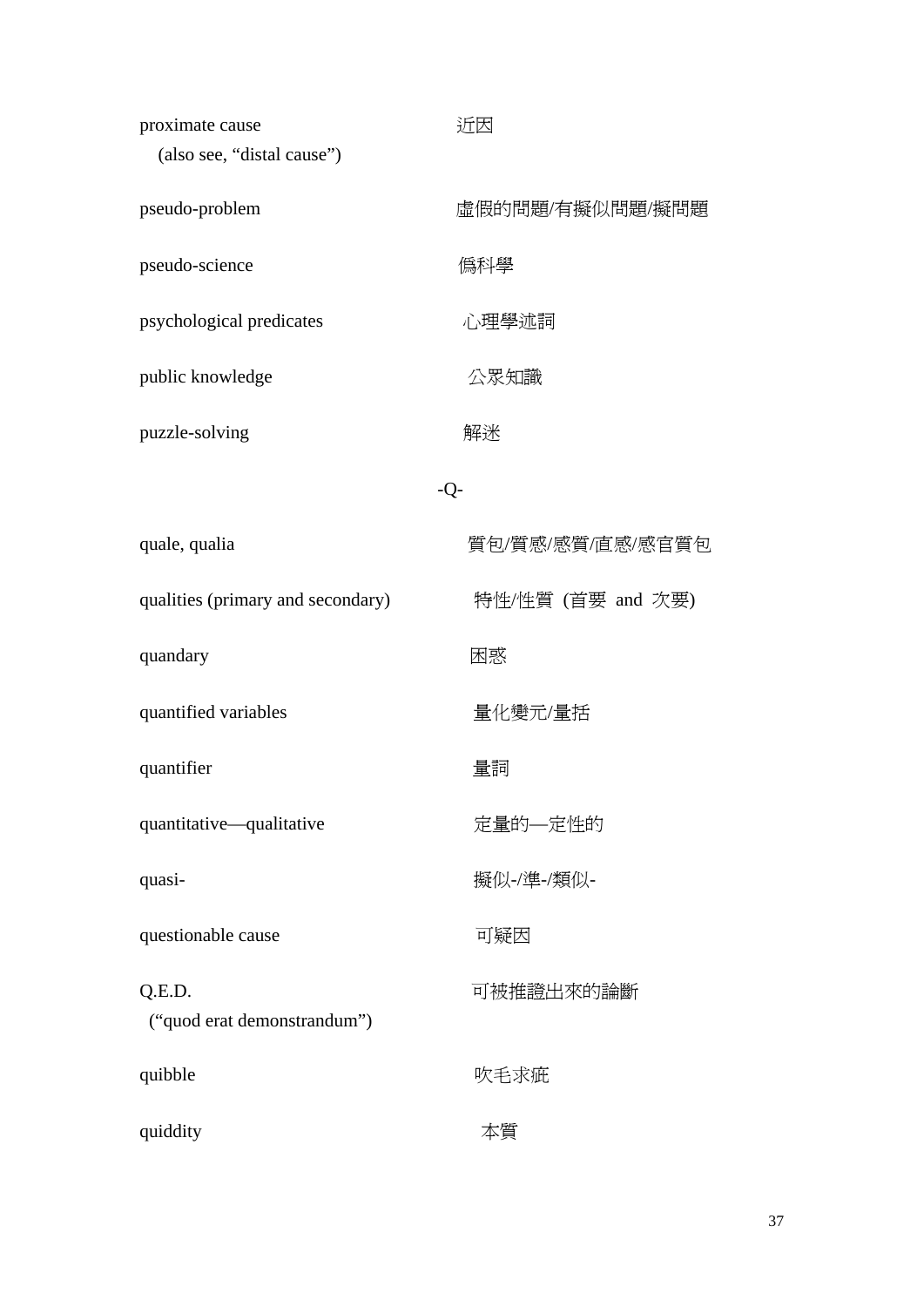| radical translation                    | 徹底翻譯                     |
|----------------------------------------|--------------------------|
| raison d'etre                          | 存在的理由                    |
| random                                 | 隨機/任意/不規則                |
| range                                  | 級距                       |
| ratiocination                          | 推理                       |
| rational agent<br>(Also see, "agent.") | 理性行爲者                    |
| raven paradox (Hempel's Raven)         | 鳥鴉吊詭                     |
| raw feels                              | 純感覺                      |
| realism                                | 實在論/唯實論                  |
| reality                                | 實在                       |
| recognition                            | 識別                       |
| recursive (definition)                 | 遞迴性/遞歸性 (定義)             |
| red herring (fallacy of)               | 不相干的內容(的謬誤)              |
| reductio ad absurdum (RAA)             | 歸謬法/反證法/導謬證明             |
| reduction<br>("X reduces to $Y$ .")    | 化約/約化/還原<br>("X 化約到 Y.") |
| reductionism                           | 簡化論/還化論                  |
| redundant                              | 多餘                       |

-R-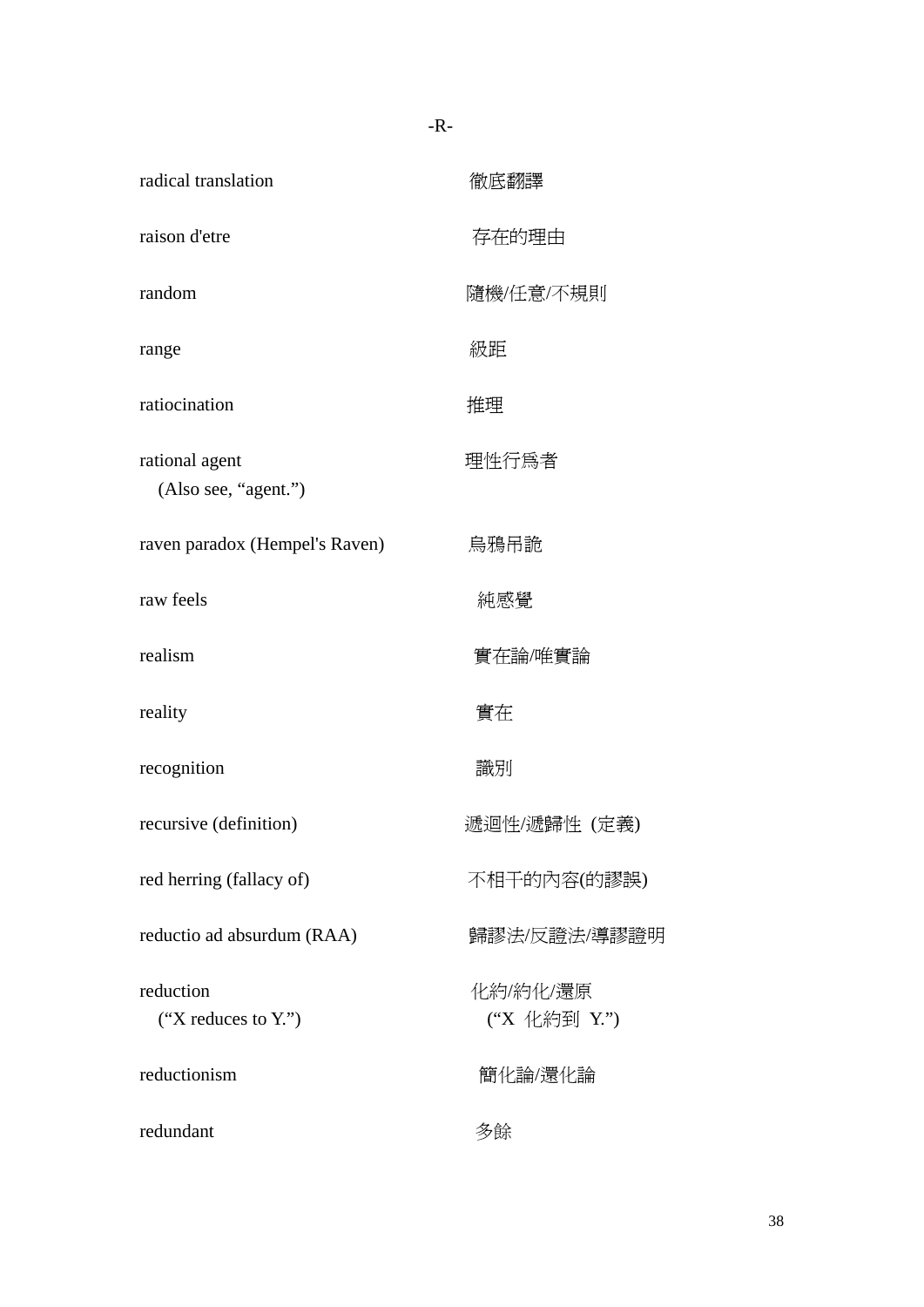| refer, reference         | 指涉/指稱                    |
|--------------------------|--------------------------|
| reference fixing         | 確定指涉                     |
| referential opacity      | 指涉不透明/指稱不明/指稱曖昧/<br>指涉隱晦 |
| referential transparency | 指涉透明                     |
| (to) reflect, reflection | 反省, 反思                   |
| reflective thoughts      | 反思思想                     |
| reflex movements         | 自發性的反射動作                 |
| reflexive                | 反思                       |
| reflexivity              | 反思性質/自反性                 |
| refute (refutability)    | 駁斥/反駁/駁倒 (可駁斥性)          |
| regress                  | 後退/倒退                    |
| regularity               | 規律性                      |
| regulative principle     | 齊一性原理                    |
| reify, reification       | 實體化                      |
| reinforcement            | 增強                       |
| relational properties    | 關係性質                     |
| relations of ideas       | 有關觀念之關係                  |
| relevance                | 相干性                      |
| remote cause             | 遠因                       |
| repeatable               | 可重復的/可復制性                |
| representation           | 表徵/表象                    |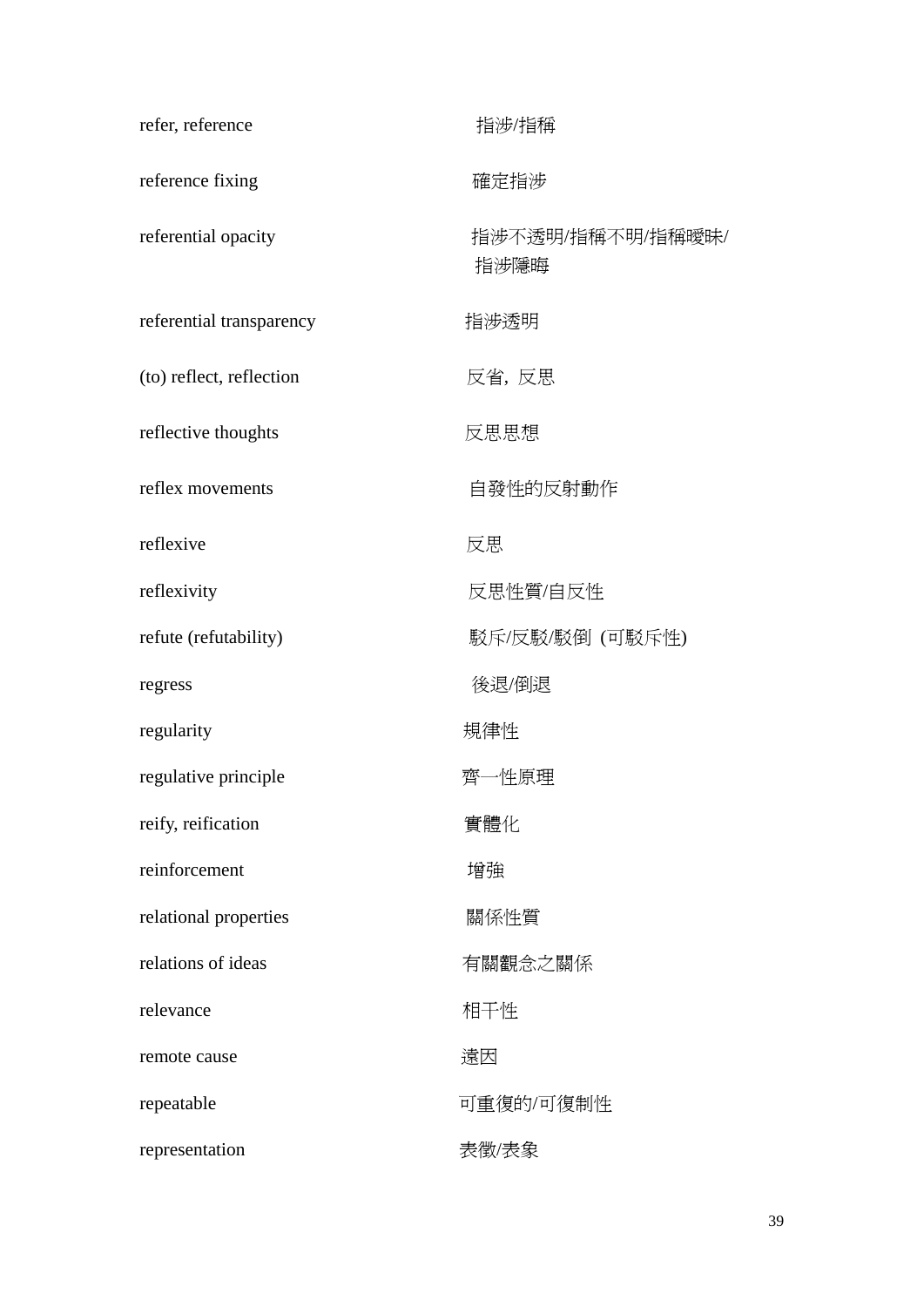| requirement of total evidence    | 全部證據的要求     |
|----------------------------------|-------------|
| res cogitans                     | 在思想的實體      |
| res extensa                      | 有廣延的實體      |
| research program                 | 研究綱領        |
| resemblance                      | 相似          |
| retrodiction (also, postdiction) | 溯測          |
| revisable                        | 可修正         |
| rhetorical question              | 修辭上的問題/修飾問題 |
| rigid designator                 | 固定指涉者/穩固指稱項 |
| rigor                            | 嚴格          |
| rule-governed                    | 受規則管轄       |
| rule-following                   | 依循規則        |
| rules of inference               | 推論規則/推論法則   |
|                                  | $-S-$       |
| salient                          | 醒目          |
| sample                           | 樣本          |
| scientific realism               | 科學實在論       |
| scandal of philosophy            | 哲學之恥        |
| scope                            | 範圍          |
| second-order                     | 二階          |
| self-contradiction               | 自我矛盾/自相矛盾   |
| self-evident                     | 自明的         |
| self-organization                | 自我組織        |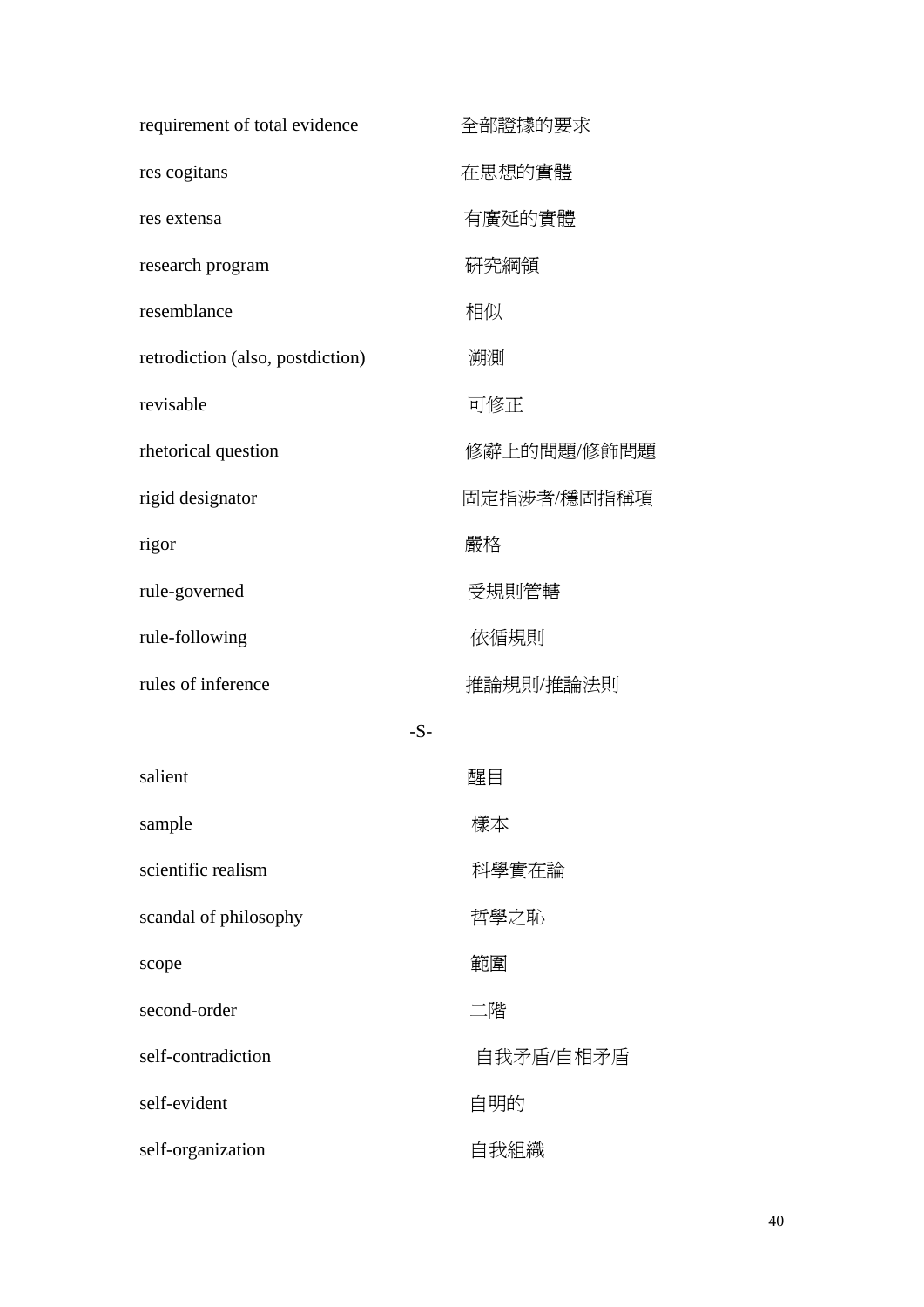| self-reference           | 自我指涉           |
|--------------------------|----------------|
| self-refuting            | 自我否定/自我駁斥      |
| semantic ascent          | 語意攀登           |
| semantic features        | 語意特徵           |
| semantic network         | 語意網路           |
| sensa                    | 感覺內容           |
| sense data               | 感性材料/感官與料/感覺與料 |
| sensori-motor skill      | 感覺運動的技能        |
| sensory perception       | 感官知覺           |
| sentience                | 感知性            |
| sequential               | 循序             |
| serial                   | 串行/線續式         |
| set (theory)             | 集合(論)          |
| similarity (judgement)   | 相似 (判斷)        |
| sine qua non             | 必要/必不可少        |
| situatedness             | 情境性            |
|                          |                |
| skepticism               | 懷疑論            |
| slippery slope (fallacy) | 滑坡 (謬誤)        |
| small sample (fallacy)   | 小數選樣 (謬誤)      |
| solipsism                | 唯我論/獨我論        |
| sophism                  | 詭辯術            |
| sorities                 | 連鎖論證           |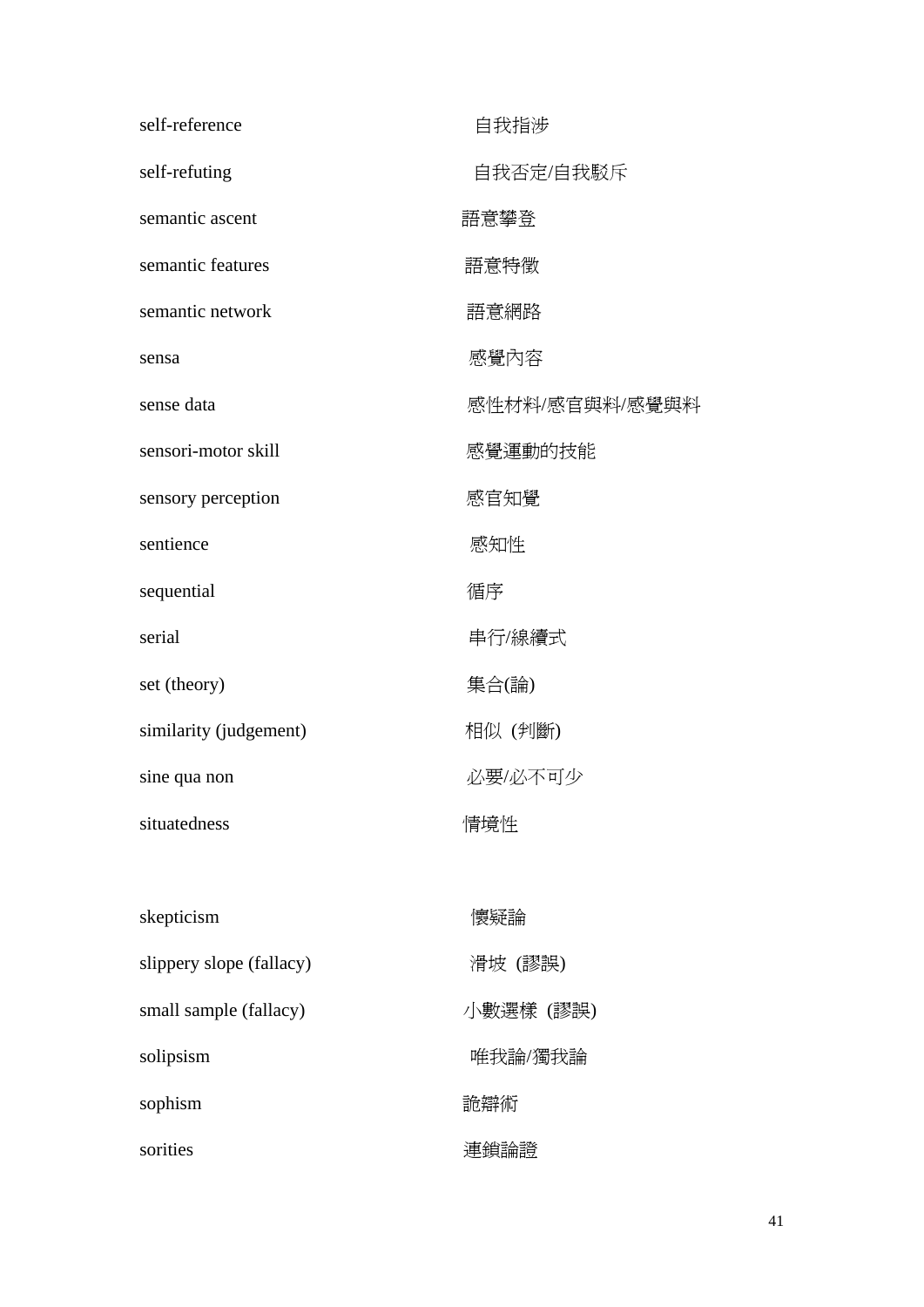| sound (reasoning or argument)   | 真確的/健全的          |
|---------------------------------|------------------|
| special sciences                | 特殊科學             |
| specious                        | 似是而非             |
| specify                         | 述明               |
| speculate, speculation          | 思辨/玄思            |
| speech acts                     | 說話做行/語行          |
| speech community                | 說話社群/言說社群        |
| spontaneous                     | 自發性/自生性          |
| statement                       | 陳述               |
| state (e.g. mental or physical) | 狀態               |
| states-of-affairs               | 事態               |
| stereotype                      | 型固               |
| stipulate                       | 設定/規約            |
| stimulus, stimuli               | 刺激               |
| straw man (fallacy)             | 稻草人 (謬誤)         |
| stream of consciousness         | 意識流              |
| strengthen (an argument)        | 助一臂之力/增強/強化 (論證) |
| strict implication              | 嚴格涵蘊             |
| strict laws                     | 嚴格定律             |
| subject(ivity)                  | 主體(性)            |
| subject term                    | 主詞               |
| subjunctive                     | 假設語氣             |
| subjunctive conditionals        | 虛擬條件句            |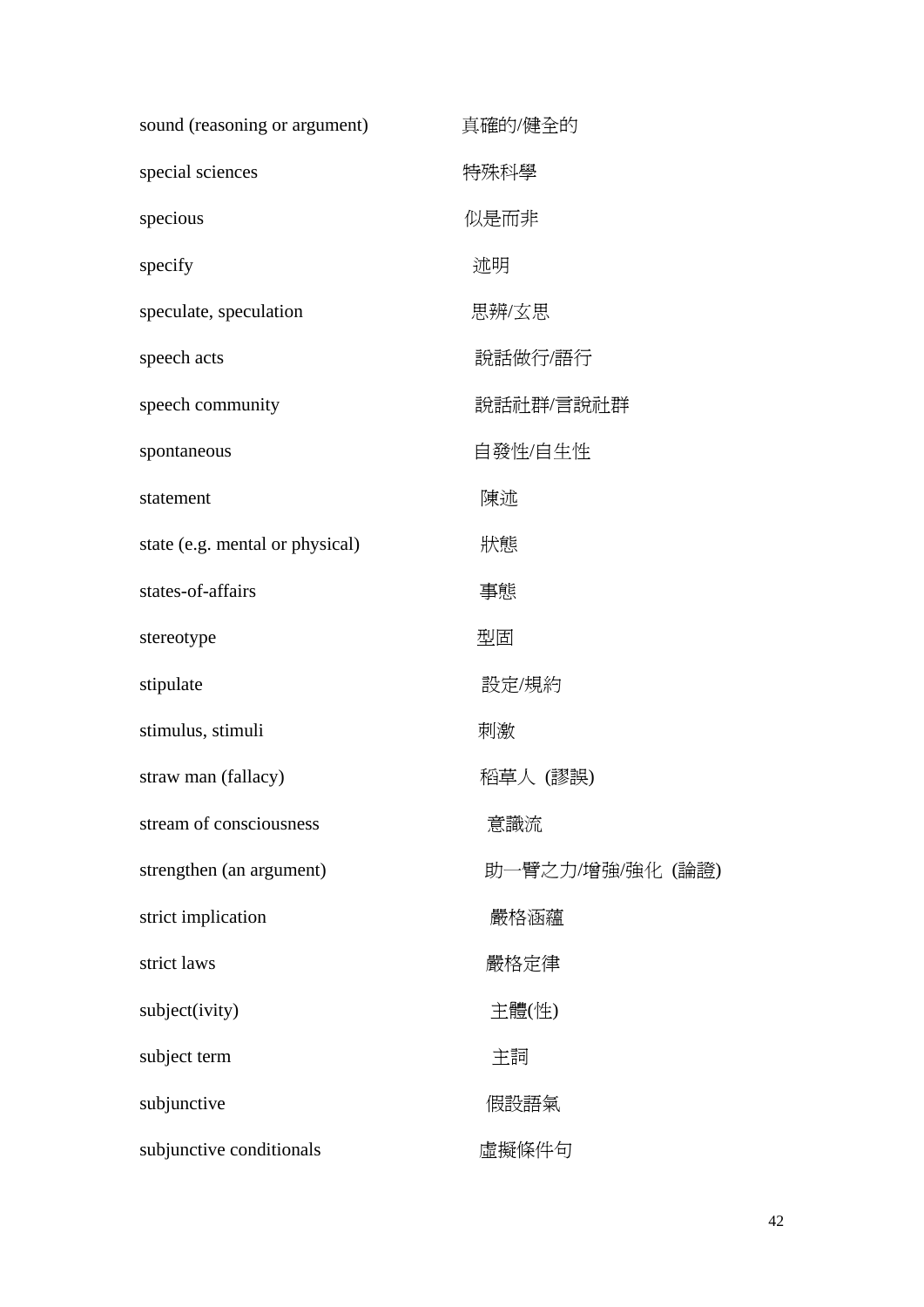| subsistent                                                                       | 存在的                                  |
|----------------------------------------------------------------------------------|--------------------------------------|
| substance                                                                        | 實體/本體/基質                             |
| substantive                                                                      | 實質上的                                 |
| substitutivity                                                                   | 替代性                                  |
| sufficient                                                                       | 充分/充足                                |
| superposition                                                                    | 層疊                                   |
| supervene on, supervenience (thesis)<br>"X properties supervene on Y properties" | 隨附發生/附隨發生 (設理)<br>"性質 X 在性質 Y 上附隨發生" |
| supported by premises                                                            | 受到前提有效的支持                            |
| suppressed evidence                                                              | 抑制證據                                 |
| syllogism                                                                        | 三段論式                                 |
| symbol-grounding problem                                                         | 符號落地問題                               |
| synaesthesia                                                                     | 聯覺                                   |
| synchronic                                                                       | 共時性的                                 |
| synonymy                                                                         | 同義性                                  |
| synoptic                                                                         | 概要的/綱要的                              |
| syntactic engine                                                                 | 語法引擎                                 |
| synthetic a priori                                                               | 先天綜合                                 |
| synthetic proposition                                                            | 綜合命題                                 |
| systematicity                                                                    | 系統性                                  |
|                                                                                  | $-T$ -                               |
| tabula rasa ("a blank page")                                                     | 人心如白板                                |
| tacit (knowledge)                                                                | 默會/暗藏/緘默 (知識)                        |
| take-for-granted                                                                 | 視爲理所當然的/視爲固常                         |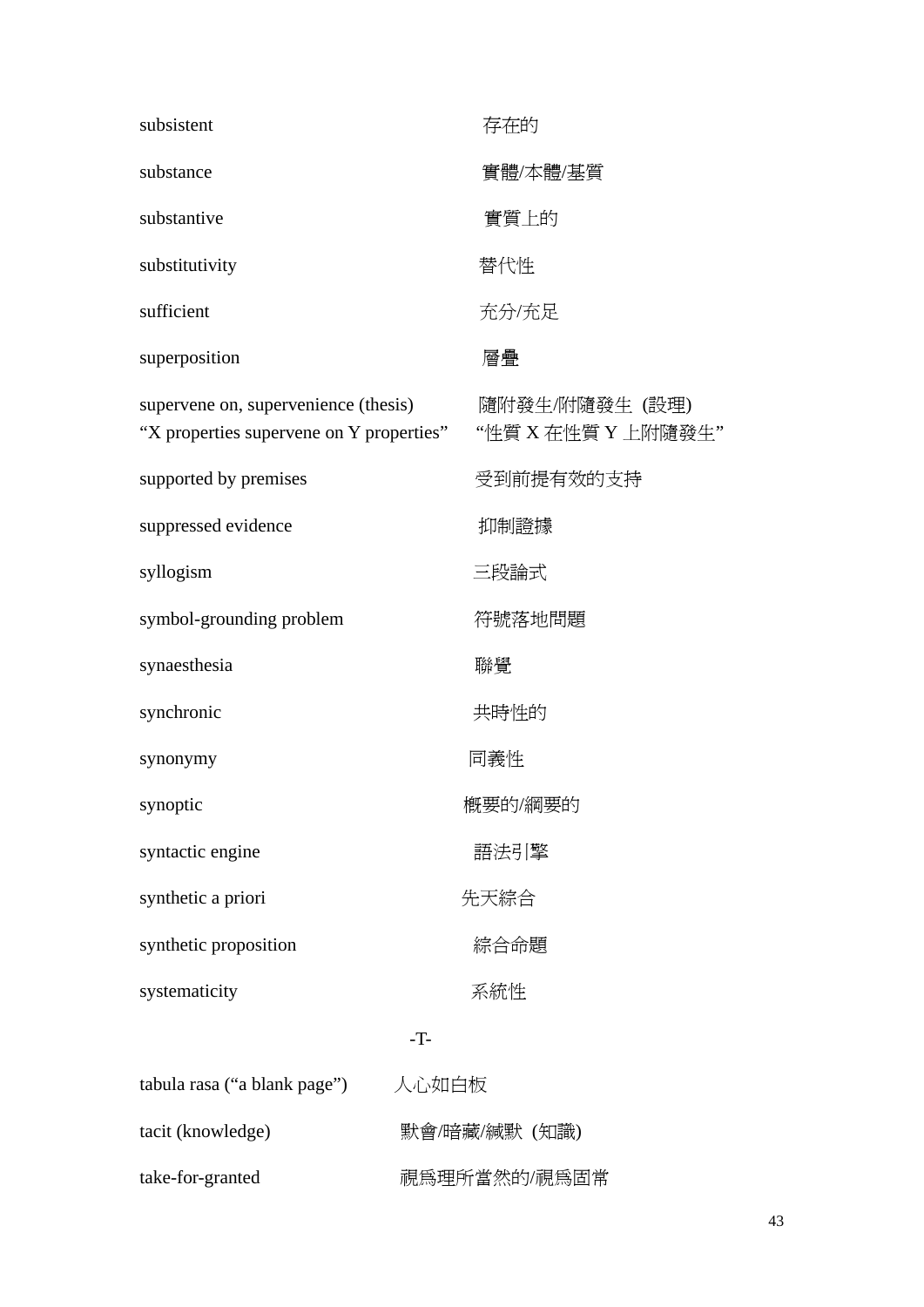| tautology                                           | 恆真句/重言論式/同語反覆/套套邏輯/同義反覆 |
|-----------------------------------------------------|-------------------------|
| taxonomy                                            | 分類                      |
| teleology                                           | 目的論                     |
| telos                                               | 目的                      |
|                                                     |                         |
| tense logic                                         | 時態邏輯                    |
| tentative                                           | 試行的/嘗試性                 |
| term                                                | 語詞                      |
| testable                                            | 可以被檢驗/可測試               |
| testimony                                           | 證言/證詞                   |
| theoretical construct                               | 理論建構                    |
| theory-laden                                        | 帶有理論的/理論負載              |
| thing-in-itself (Also see, "ding an sich.") 物自身/物自體 |                         |
| thought (gedanken) experiment                       | 思考實驗/思想實驗               |
| threshold                                           | 門檻                      |
| token                                               | 字項/個元/樣例/圖號/標誌          |
| tolerance, principle of                             | 寬大的原則                   |
| topological space                                   | 拓撲空間                    |
| transcendental                                      | 超驗的/超越的                 |
| transduce, transduction                             | 轉換                      |
| transformation                                      | 轉型                      |
| transitive relation                                 | 傳遞關係                    |
| transitivity                                        | 傳遞律                     |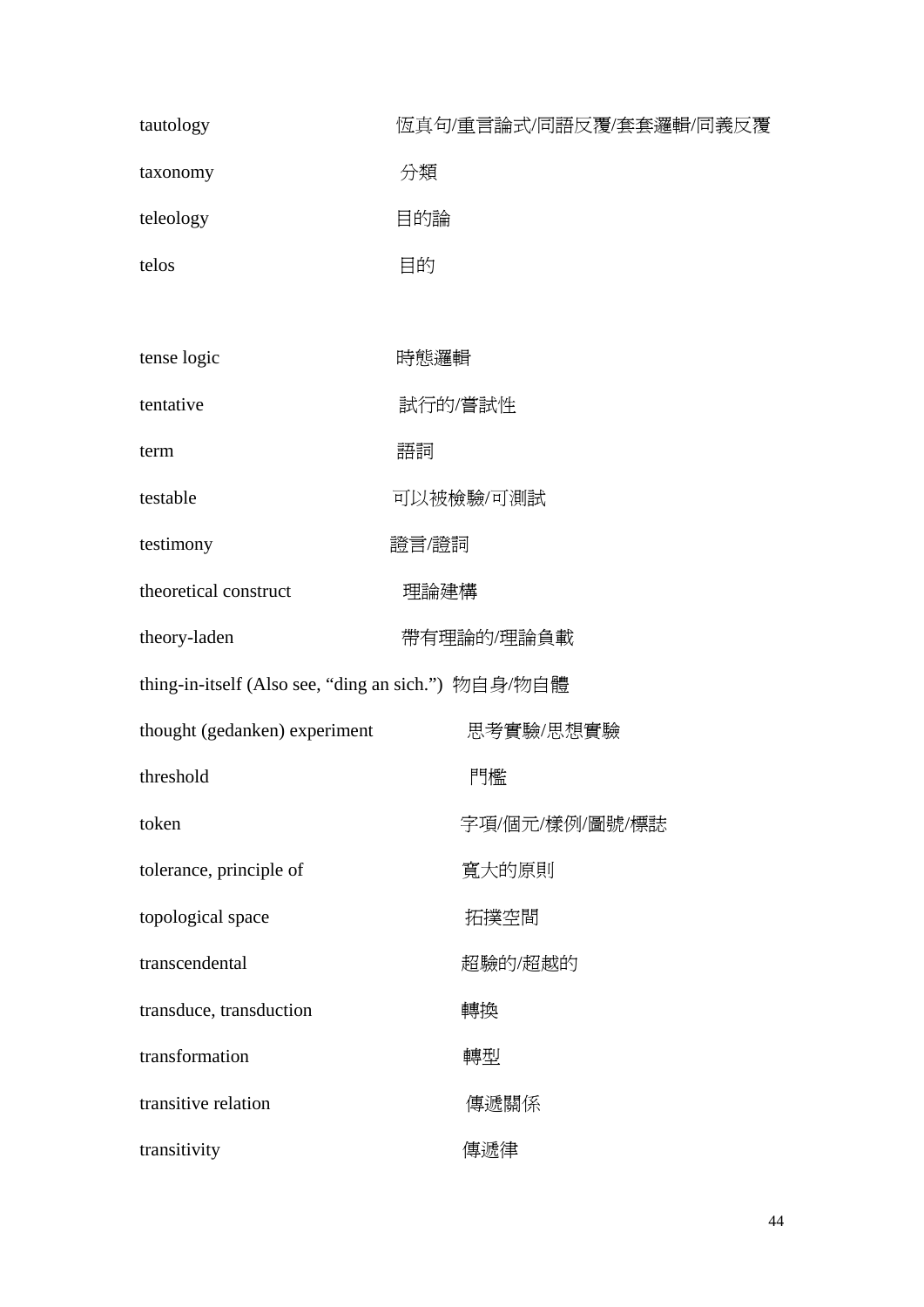| transparent context                   | 透明脈絡            |
|---------------------------------------|-----------------|
| trial and error                       | 試行錯誤/嘗試錯誤       |
| triangulate                           | 三角測量            |
| trivial                               | 無關緊要/瑣碎/顯而易見的事實 |
| truth (of fact)                       | (事實)真理          |
| truth (of reason)                     | (理性)真理          |
| truth conditions                      | 真値條件            |
| truth-functional                      | 真値函數的           |
| truth-preserving                      | 真値保存/保真         |
| truth table                           | 真値表             |
| truth values                          | 真假値/真値          |
| <b>Turing Test</b>                    | 涂林測試法/圖靈檢驗      |
| type                                  | 型態字種類型/類型       |
| $-U$ -                                |                 |
| ultimate causation                    | 遠因/終極因/第一原理     |
| ultimate nature                       | 根本性質            |
| ultimate reality                      | 終極實在            |
| uncertainty principle (Heisenberg's)  | 測不準原理 (海森堡)     |
| unconscious                           | 無意識             |
| underdetermination of physical theory | 物理理論的不可限定說      |
| underdetermination thesis             | 不充份限定說          |
| underdetermine                        | 無足以決定           |
| unextended                            | 無空間維度的          |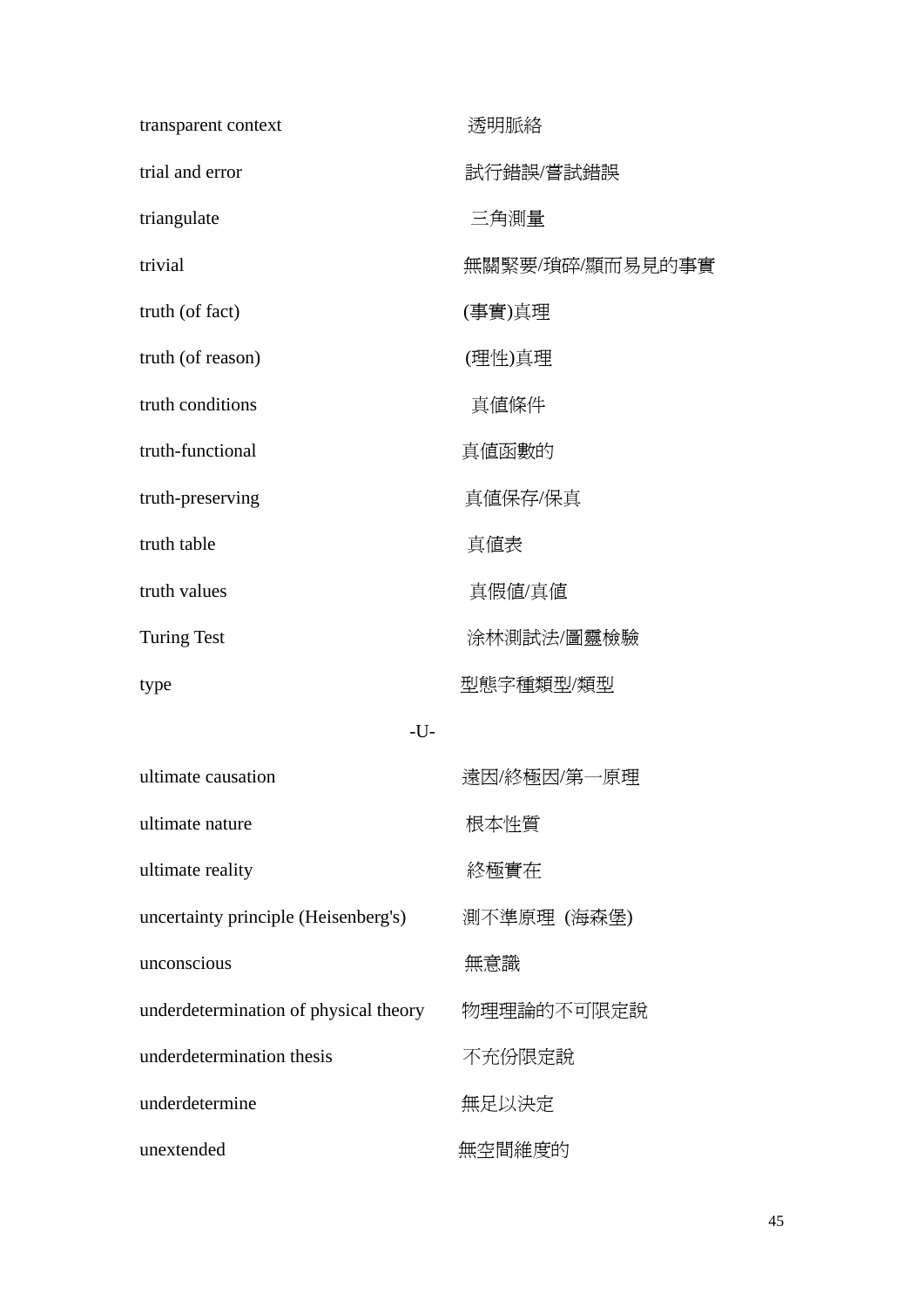| uniform                                               | 統一               |
|-------------------------------------------------------|------------------|
| uniformity of nature (law of)                         | 自然齊一(律)          |
| universal (in logic)                                  | 全稱 (邏輯學)         |
| universal law                                         | 普遍定律             |
| universal proposition                                 | 全稱命題             |
| universality                                          | 普遍性              |
| universals (in epistemology)                          | 共相 (認識論)         |
| unknowable                                            | 不可知的             |
| use—mention (distinction)                             | 使用—提到/提及/提指 (區別) |
| $-V$ -                                                |                  |
| vacuous                                               | 空地               |
| vague, vagueness                                      | 含混/混合的/模糊        |
| valid, validity (truth-preserving form)               | 對確/有效/確當         |
| variable                                              | 變項/變數/變詞         |
| verbal dispute                                        | 詞語之爭             |
| verifiability principle                               | 可證實性原則           |
| verify, verification                                  | 驗證/檢證/實證         |
| verification theory of meaning                        | 意義的驗證理論          |
| verisimilitude                                        | 逼真性/似真性          |
| vicious circle argument                               | 惡性循環論證           |
| Vienna Circle (Also see, "logical positivism.") 維也納學圈 |                  |
| virtual machine                                       | 虛擬機器             |
| vitalism                                              | 活力論/生機論          |